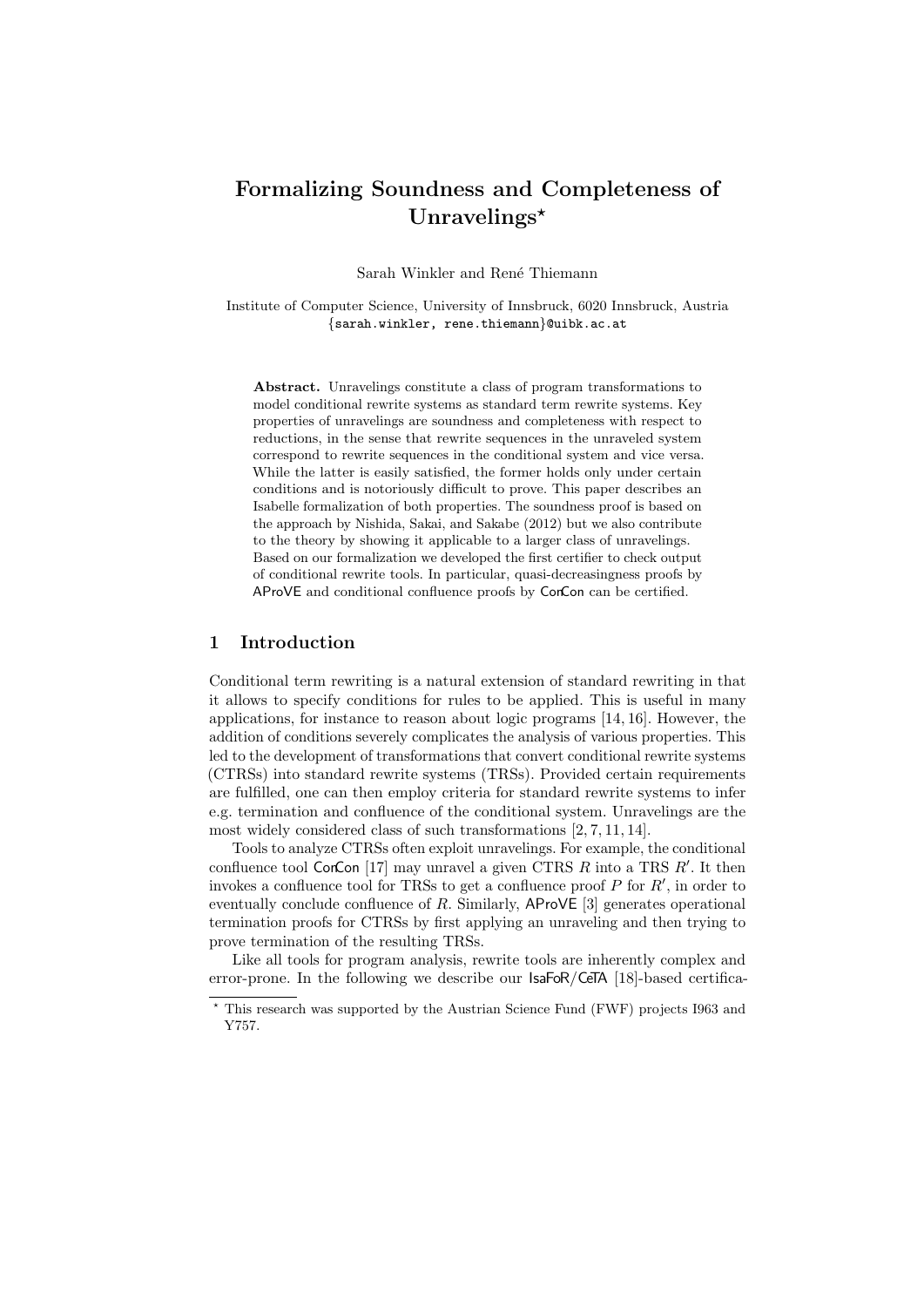tion approach to validate confluence and termination proofs for CTRSs, which combines three different systems: an analyzer, a certifier, and a proof assistant.

- 1. A proof certificate is generated by an automatic analysis tool like AProVE or ConCon. The certificate consists of a CTRS  $R$ , an unraveled TRS  $R'$ , and the termination (or confluence) proof P.
- 2. Our certifier CeTA can then be invoked on  $(R, R', P)$  to validate the certificate. To this end, CeTA first checks that  $R' = U(R)$  for some unraveling U. Next, it verifies that  $P$  is a valid termination (or confluence) proof for  $R'$ , for which it has a variety of techniques at its disposal [9, 18]. Finally, it checks whether  $U$  satisfies certain syntactic criteria which ensure that termination (or confluence) of  $R'$  also implies termination (or confluence) of  $R$ .
- 3. Soundness of CeTA is guaranteed as it is based on the Isabelle [10] framework IsaFoR (Isabelle Formalization of Rewriting). To that end we formalized<sup>1</sup> two properties in  $IsaFoR$ : (a) if U satisfies the syntactic requirements then termination (or confluence) of  $R'$  implies termination (or confluence) of  $R$ ; and (b) CeTA, a functional program written within Isabelle, is sound.

To the best of our knowledge, our contribution constitutes the first work on certified program verification for conditional rewriting. This paper describes the formalization done for task (3), giving rise to a certifier for task (2). Here the vast amount of effort goes into part (3a), after which (3b) can be achieved by applying Isabelle's code generator.

In the remainder of this paper we thus focus on (3a), primarily on formalizing two properties of an unraveling  $U$  which are of crucial importance: (i) every rewrite sequence admitted by the transformed TRS  $U(R)$  (among terms over the original signature) should be possible with the CTRS  $R$ , and (ii) every rewrite sequence allowed by R should be preserved in  $U(R)$ . These properties are known as soundness and completeness with respect to reductions. While completeness imposes only mild restrictions on such a transformation, soundness is much harder to satisfy, and the respective proofs in the literature are involved and technical.

The remainder of this paper is structured as follows. We first recall some background on TRSs and CTRSs in  $\S 2$ . In  $\S 3$  we describe our formalization of basic results on conditional rewriting, before we introduce unravelings in  $\S$  4. The formalization of completeness results of unravelings in combination with the certifier for termination proofs for CTRSs is the topic of  $\S 5$ . In  $\S 6$  we describe the formalized soundness proof, covering a large class of unravelings. Building upon these results, in  $\S 7$  we outline a result connecting confluence of the unraveled system with confluence of the original system. Finally, in § 8 we conclude and shortly mention the experimental results.

The full formalization and the certifier (IsaFoR and CeTA) as well as details on the experiments are available on the following website:

http://cl-informatik.uibk.ac.at/software/ceta/experiments/unravelings/

For each lemma, theorem, and definition in this paper, the website also contains a link to our Isabelle formulation (and proof) of that lemma, etc.

 $^{\rm 1}$  Here, the notion  $formalized$  always refers to a machine checked proof in Isabelle.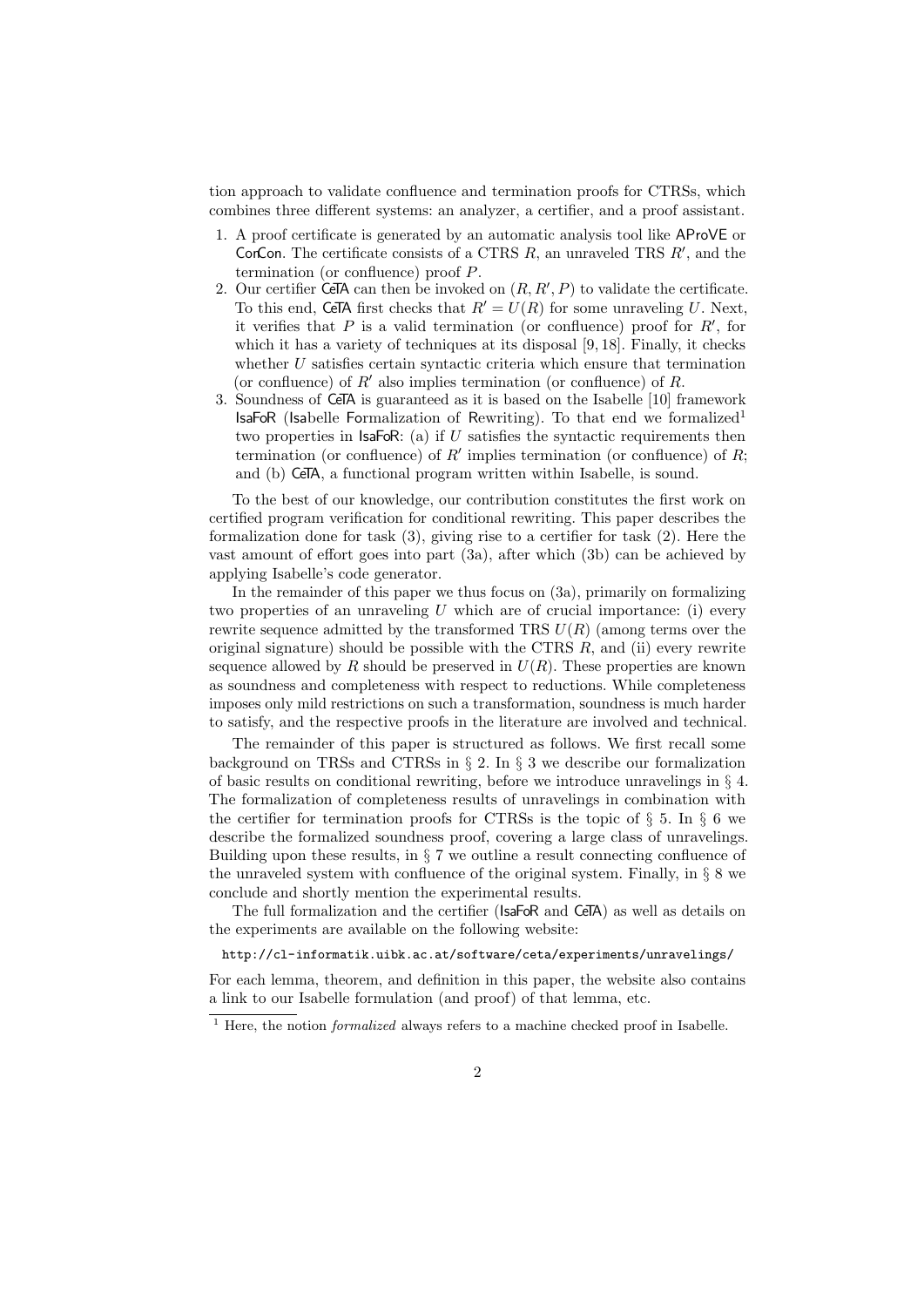## 2 Preliminaries

We refer to [1] for the basics on term rewriting. In the sequel, letters  $\ell, r, s, t, \ldots$ are used for terms,  $f, g, \ldots$  for symbols,  $\sigma, \theta$  for substitutions, and C for contexts. The set of terms over signature F and variables V is  $\mathcal{T}(\mathcal{F}, V)$ , and  $\mathcal{S}ub(\mathcal{F}, V)$ denotes the set of substitutions of type  $\mathcal{V} \to \mathcal{T}(\mathcal{F}, \mathcal{V})$ . The set of variables in a term t is denoted by  $\mathcal{V}ar(t)$ . We write  $\triangleright$  for the strict subterm relation. The rewrite relation for some TRS R is denoted by  $\rightarrow_R$ , and the parallel rewrite relation is  $\Rightarrow$ <sub>R</sub>, where sometimes R is omitted if it is clear from the context. Rewrite relations may be restricted by positions, such as root steps  $(\rightarrow_{\epsilon})$  or parallel rewriting where all steps are below the root  $(\Rightarrow_{\geq \epsilon})$ . Given a binary relation  $\rightarrow$ , the reflexive transitive closure, the transitive closure, and the  $n$ -fold composition of the relation are denoted by  $\rightarrow^*$ ,  $\rightarrow^+$ , and  $\rightarrow^n$ , respectively. A relation  $\rightarrow$  is confluent on A if for all  $y \in A$  and all x and z, whenever  $x^* \leftarrow y \rightarrow^* z$ , there is some u such that  $x \to^* u^* \leftarrow z$ ; and  $\to$  is *confluent* if it is confluent on the set of all elements. A TRS R is confluent if its rewrite relation  $\rightarrow_R$  is confluent. A rewrite rule  $\ell \to r$  is *left-linear* if no variable occurs more than once in  $\ell$ , and a TRS is left-linear if so are all its rules.

An (oriented) conditional rewrite rule  $\rho$  over signature F is of the form  $\ell \to r \Leftarrow s_1 \to t_1, \ldots, s_k \to t_k$  where  $\ell, r, s_1, t_1, \ldots, s_k, t_k \in \mathcal{T}(\mathcal{F}, \mathcal{V})$ . The condition  $s_1 \to t_1, \ldots, s_k \to t_k$  is sometimes abbreviated by c. Every standard rewrite rule  $\ell \to r$  can be considered a conditional rewrite rule where  $k = 0$ . CTRS over  $\mathcal F$  is a set R of conditional rules over  $\mathcal F$ .

**Definition 1** (Conditional rewriting [15, Def. 7.1.4]). Let R be a CTRS. The unconditional TRSs  $R_n$  and the rewrite relation  $\rightarrow_R$  are defined as follows.

$$
R_0 = \varnothing
$$
  
\n
$$
R_{n+1} = \{ (\ell \sigma, r \sigma) \mid \ell \to r \Leftarrow s_1 \to t_1, \dots, s_k \to t_k \in R, \forall i. \ s_i \sigma \to_{R_n}^* t_i \sigma \}
$$
  
\n
$$
\to_R = \bigcup_{n \in \mathbb{N}} \to_{R_n}
$$

A CTRS R is of type 3 if every rule  $\ell \to r \Leftarrow c$  in R satisfies  $Var(r) \subseteq$  $Var(\ell) \cup Var(c)$ . A CTRS of type 3 is *deterministic* if for every rule  $\ell \rightarrow r \Leftarrow$  $s_1 \to t_1, \ldots, s_k \to t_k \in R$  and every  $1 \leq i \leq k$  it holds that  $\mathcal{V}\text{ar}(s_i) \subseteq \mathcal{V}\text{ar}(\ell) \cup$  $\bigcup_{j=1}^{i-1}$ Var $(t_j)$ . In the sequel, we will only deal with deterministic CTRSs of type 3 (abbreviated 3DCTRSs).

*Example 2.* Let F be the signature consisting of constants  $0, T, F, []$ , unary symbols s, qs, and binary symbols  $\leq$ , :,  $\mathcal{Q}, \langle \cdot, \cdot \rangle$ , split. The following 3DCTRS  $R_1$  over  $\mathcal F$  encodes quicksort [15]:

$$
\begin{array}{cc} 0 \leqslant x \rightarrow \mathsf{T} & \mathsf{s}(x) \leqslant 0 \rightarrow \mathsf{F} & \mathsf{s}(x) \leqslant \mathsf{s}(y) \rightarrow x \leqslant y \\ \left[\right] @x \rightarrow x & (x:xs) @ys \rightarrow x: (xs @ys) & \mathsf{split}(x,\left[\right]) \rightarrow \left\langle\right]\right\rangle \\ \mathsf{q}\mathsf{s}(\left[\right]) \rightarrow \left[\right] & \\ \mathsf{split}(x,y:ys) \rightarrow \langle xs,y:zs \rangle \iff \mathsf{split}(x,ys) \rightarrow \langle xs,zs \rangle,\ x \leqslant y \rightarrow \mathsf{T} \\ \mathsf{split}(x,y:ys) \rightarrow \langle y:xs,zs \rangle \iff \mathsf{split}(x,ys) \rightarrow \langle xs,zs \rangle,\ x \leqslant y \rightarrow \mathsf{F} \\ \mathsf{q}\mathsf{s}(x:xs) \rightarrow \mathsf{q}\mathsf{s}(ys) @\ (x: \mathsf{q}\mathsf{s}(zs)) \iff \mathsf{split}(x,xs) \rightarrow \langle ys,zs \rangle \end{array}
$$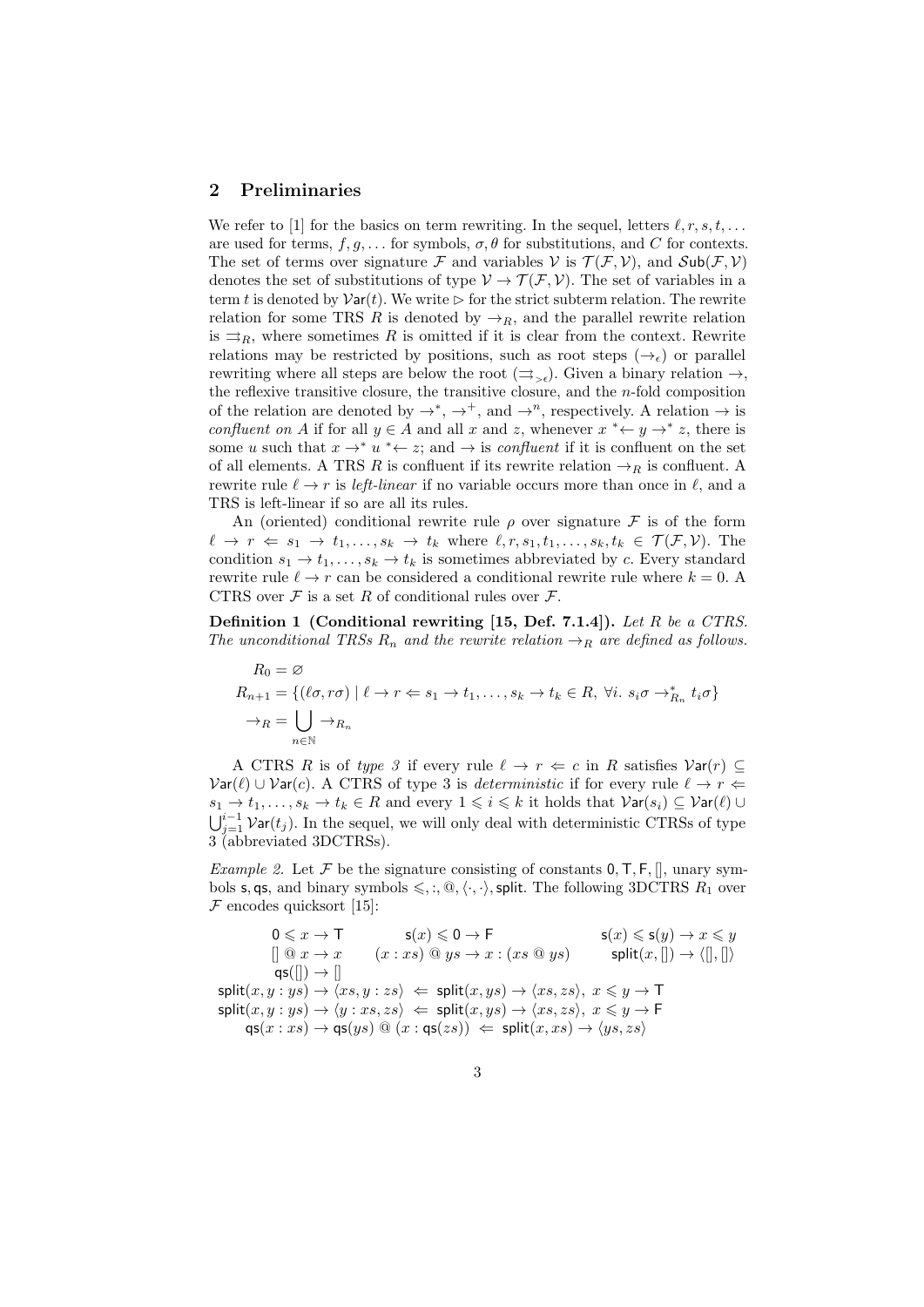## 3 Formalizing Conditional Rewriting

Instead of Def. 1, IsaFoR defines conditional rewriting as introduced in [12], where intermediate rewrite relations are used rather than auxiliary unconditional TRSs.

**Definition 3 (Conditional rewriting [12]).** Let R be a CTRS. The rewrite relation  $\rightarrow_R$  is defined as follows.

$$
\begin{aligned}\n\stackrel{0}{\to}_{R} &= \varnothing \\
\stackrel{n+1}{\to}_{R} &= \{ (C[\ell \sigma], C[r\sigma]) \mid \ell \to r \Leftarrow s_1 \to t_1, \dots, s_k \to t_k \in R, \ \forall i. \ s_i \sigma \stackrel{n,*}{\to}_{R} t_i \sigma \} \\
\to_{R} &= \bigcup_{n \in \mathbb{N}} \stackrel{n}{\to}_{R} \end{aligned}
$$

It is easy to see that  $\stackrel{n}{\rightarrow}_R = \rightarrow_{R_n}$ , and therefore  $\rightarrow_R$  is the same relation in both Def. 1 and Def. 3.

In IsaFoR we used Def. 3 since it constitutes a stand-alone inductive definition, whereas Def. 1 additionally requires the notion of unconditional rewriting. The use of Def. 3 thus simplified proofs in that it avoided auxiliary results involving standard rewriting. In particular, every rewrite step according to Def. 1 is associated with a rule, a context, and two substitutions, where the first substitution originates from the definition of the unconditional TRS  $R_{n+1}$ , and the second one stems from the rewrite relation  $\rightarrow_{R_{n+1}}$  of this unconditional TRS. In contrast, a rewrite step according to Def. 3 involves only one substitution.

Besides the definition of  $\rightarrow_R$ , based on  $\stackrel{n}{\rightarrow}_R$  defined as a recursive function on *n*, we also added several basic results on  $\rightarrow$ <sub>R</sub> to **IsaFoR**, which were mainly established by first proving them component-wise for  $\stackrel{n}{\rightarrow}_R$  by induction on n. For instance,  $\stackrel{n}{\rightarrow}_R$  is closed under contexts and substitutions,  $\stackrel{n}{\rightarrow}_R \subseteq \stackrel{m}{\rightarrow}_R$  for  $n \leq m$ , etc., and these properties are then easily transferred to  $\rightarrow_R$ . Moreover, we added some extraction results, e.g., for finite derivations  $s \rightarrow_R^* t$  one can always find a suitable *n* such that  $s \stackrel{n}{\rightarrow}_R^* t$ . This made it easy to switch between the full relation  $\rightarrow_R$  and some approximation  $\stackrel{n}{\rightarrow}_R$  in proofs.

Recall that the notion of termination is not as important for CTRSs as it is for TRSs. For a CTRS  $R$  one is rather interested in operational termination [6], where in addition to strong normalization of  $\rightarrow_R$  one ensures that there will be no infinite recursion required when evaluating conditions. For example, the CTRS  $R = \{f(x) \to f(x) \in f(f(x)) \to f(x)\}\$  terminates as it satisfies  $\to_R = \emptyset$ , but it is not operationally terminating.

We formalized the following two sufficient criteria for operational termination.

**Definition 4 (Quasi-Reductive).** A CTRS R is quasi-reductive for  $\succ$  if  $\succ$  is a strongly normalizing partial order which is closed under contexts, and for every  $\ell \to r \Leftarrow s_1 \to t_1, \ldots, s_k \to t_k$  in R, every  $\sigma$ , and  $0 \leq i \leq k$  it holds that

 $-$  if  $s_j \sigma \succeq t_j \sigma$  for every  $1 \leqslant j \leqslant i$ , then  $l \sigma \left( \succ \cup \rhd \right)^+ s_{i+1} \sigma$ , and  $-$  if  $s_j \sigma \succeq t_j \sigma$  for every  $1 \leqslant j \leqslant k$ , then  $l \sigma \succ r \sigma$ .

A CTRS R is quasi-reductive if it is quasi-reductive for some  $\succ$ .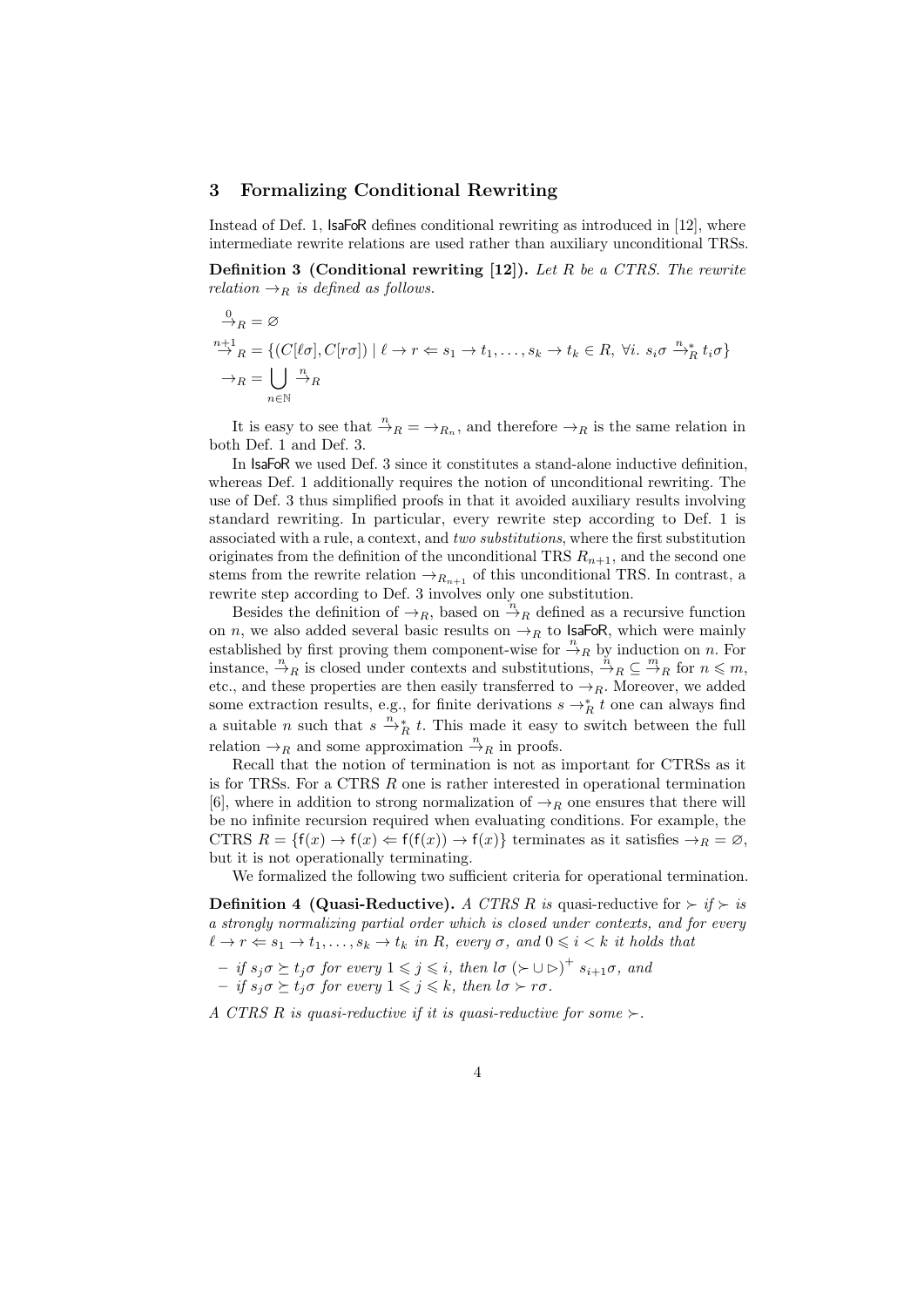**Definition 5 (Quasi-Decreasing).** A CTRS R is quasi-decreasing for  $\succ$  if  $\succ$ is a strongly normalizing partial order,  $\rightarrow_R \cup \rightarrow \subseteq \rightarrow$ , and for every  $\ell \rightarrow r \Leftarrow$  $s_1 \to t_1, \ldots, s_k \to t_k$  in R, every substitution  $\sigma$ , and  $0 \leq i \leq k$  it holds that if  $s_j\sigma \rightarrow_R^* t_j\sigma$  for every  $1 \leqslant j \leqslant i$  then  $l\sigma \succ s_{i+1}\sigma$ . A CTRS R is quasi-decreasing if there exists some  $\succ$  such that R is quasi-decreasing for  $\succ$ .

Definitions 4 and 5 are exactly the same as Definitions 7.2.36 and 7.2.39 in [15], respectively, except that our definitions do not mention signatures. This deviation is motivated by the fact that neither the conditional rewrite relation nor the unconditional rewrite relation in IsaFoR take signatures into account.

IsaFoR further includes the crucial proof of [15, Lemma 7.2.40], namely that whenever R is quasi-reductive for  $\succ$ , then R is also quasi-decreasing for  $(\succ \cup \succ)^+$ . And since a 3DCTRS is quasi-decreasing if and only if it is operational terminating [6, Thms. 2 and 3], we provide a criterion for operational termination.

## 4 Unravelings

An unraveling is a computable transformation  $U$  which maps a CTRS  $R$  over some signature F to a TRS  $U(R)$  over some signature  $\mathcal{F}' \supseteq \mathcal{F}^2$ . An unraveling U is sound with respect to reductions for R if  $s \to_{U(R)}^* t$  implies  $s \to_R^* t$  for all terms  $s, t \in \mathcal{T}(\mathcal{F}, \mathcal{V})$ . It is complete with respect to reductions for R if  $s \to_R^* t$ implies  $s \to_{U(R)}^* t$  for all  $s, t \in \mathcal{T}(\mathcal{F}, \mathcal{V})$ . In order to be independent of concrete unravelings used by tools, our certifier is based on the following more flexible notion of standard unravelings.

To that end, two conditional rules  $\ell \to r \Leftarrow s_1 \to t_1, \ldots, s_k \to t_k$  and  $\ell' \to r' \Leftarrow s'_1 \to t'_1, \ldots, s'_{k'} \to t'_{k'}$  are called prefix equivalent up to m if  $m \leq k$ ,  $m \leq k'$ , and there is a variable renaming  $\tau$  such that  $\ell \tau = \ell'$ ,  $s_i \tau = s'_i$  for all  $1\leqslant i\leqslant m,$  and  $t_i\tau=t'_i$  for all  $1\leqslant i< m.$  For instance, the first two conditional rules in Ex. 2 are prefix equivalent up to 2, with  $\tau$  being the identity. For a finite set of variables  $V = \{x_1, \ldots, x_n\}$ , let  $\vec{V}$  denote the sequence  $x_1, \ldots, x_n$  such that  $x_1 < \cdots < x_n$  for some arbitrary but fixed ordering  $\lt$  on  $\mathcal{V}$ .

Definition 6 (Standard unraveling). A standard unraveling  $U$  maps a rule  $\rho$  of the form  $\ell \to r \Leftarrow s_1 \to t_1, \ldots, s_k \to t_k$  to the set of rules  $U(\rho)$  given by

$$
U(\rho) = \left\{ \ell \to U_1^{\rho}(s_1, \overrightarrow{Z_1}), \ U_1^{\rho}(t_1, \overrightarrow{Z_1}) \to U_2^{\rho}(s_2, \overrightarrow{Z_2}), \ \dots, \ U_k^{\rho}(t_k, \overrightarrow{Z_k}) \to r \right\}
$$

where  $X_i = \mathcal{V}$ ar $(\ell, t_1, \ldots, t_{i-1}), Y_i = \mathcal{V}$ ar $(r, t_i, s_{i+1}, t_{i+1}, \ldots, s_k, t_k),$  and  $Z_i$  is an arbitrary set of variables satisfying  $X_i \cap Y_i \subseteq Z_i$ , for all  $1 \leq i \leq k$ , and  $U_1^{\rho}, \ldots U_k^{\rho} \notin \mathcal{F}$ . Furthermore, we require that  $U_i^{\rho} = U_j^{\rho'}$  $j_{j}^{\rho}$  only if  $i=j$  and  $\rho$  and  $\rho'$  are prefix equivalent up to i, for all  $\rho, \rho' \in R$ .

The definition of U is extended to a CTRS R by setting  $U(R) = \bigcup_{\rho \in R} U(\rho)$ .

<sup>&</sup>lt;sup>2</sup> Definitions of unravelings in the literature typically demand that  $\rightarrow_R \subseteq \rightarrow_{U(R)}^*$  and  $U(R \oplus R') = U(R) \cup R'$  hold for any TRS R'. We do not require this by definition but all considered transformations enjoy these properties.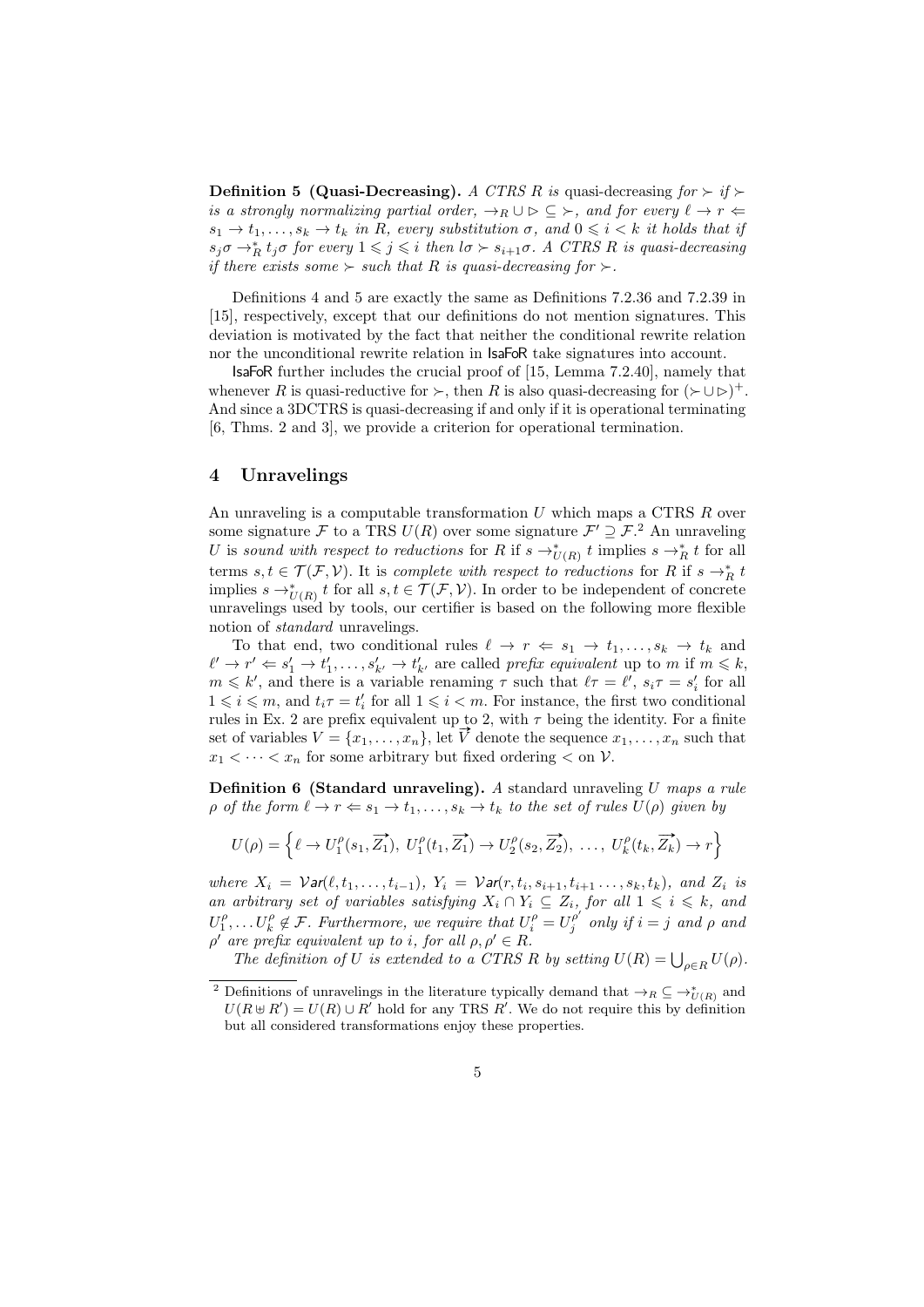Note that setting  $Z_i = X_i$  yields Ohlebusch's unraveling  $U_{\text{seq}}$  [13, 15], while by taking  $Z_i = X_i \cap Y_i$  one obtains the optimized unraveling  $U_{\text{opt}}$  [2, 11], both of which are thus standard unravelings in our setting.<sup>3</sup> In addition, we allow—but do not enforce—the reuse of  $U$  symbols as proposed for the variant of Ohlebusch's unraveling  $U_{\text{conf}}$  [4] (and already mentioned in [15, page 213]). The set of symbols  $\mathcal{F}'$  denotes the signature which extends  $\mathcal{F}$  by all  $U_{\rho}^{i}$  symbols introduced by U.

*Example 7.* Let  $R_2$  be  $U_{\text{conf}}(R_1)$ , where the standard unraveling  $U_{\text{conf}}$  is applied to the CTRS  $R_1$  from Ex. 2. Then  $R_2$  contains all unconditional rules of  $R_1$ , and the following rules which replace the conditional rules of  $R_1$ :

$$
\mathsf{split}(x, y: ys) \to U_1(\mathsf{split}(x, ys), x, y, ys)
$$
  
\n
$$
U_1(\langle xs, zs \rangle, x, y, ys) \to U_2(x \leq y, x, y, ys, xs, zs)
$$
  
\n
$$
U_2(\mathsf{T}, x, y, ys, xs, zs) \to \langle xs, y: zs \rangle
$$
  
\n
$$
U_2(\mathsf{F}, x, y, ys, xs, zs) \to \langle y: xs, zs \rangle
$$
  
\n
$$
\mathsf{qs}(x: xs) \to U_3(\mathsf{split}(x, xs), x, xs)
$$
  
\n
$$
U_3(\langle ys, zs \rangle, x, xs) \to \mathsf{qs}(ys) @ (x: \mathsf{qs}(zs))
$$

Note that the first four rules can simulate both of the first two conditional rules. Alternatively, a standard unraveling may produce the TRS  $R_3$  where the

conditional rules are transformed into:

$$
\begin{aligned}\n\text{split}(x, y:ys) &\rightarrow U_1(\text{split}(x, ys), x, y) &\quad U_1(\langle xs, zs \rangle, x, y) \rightarrow U_2(x \leqslant y, y, xs, zs) \\
U_2(\text{T}, y, xs, zs) &\rightarrow \langle xs, y: zs \rangle &\quad U_2(\text{F}, y, xs, zs) \rightarrow \langle y: xs, zs \rangle \\
\text{qs}(x: xs) &\rightarrow U_3(\text{split}(x, xs), x) &\quad U_3(\langle ys, zs \rangle, x) \rightarrow \text{qs}(ys) \text{ @ } (x: \text{qs}(zs))\n\end{aligned}
$$

Here,  $R_3$  corresponds to  $U_{\text{opt}}(R_1)$ , except that U symbols are reused for the two prefix equivalent rules. For both  $R_2$  and  $R_3$ , the extended signature is  $\mathcal{F}' = \mathcal{F} \cup \{U_1, U_2, U_3\}.$ 

Reusing  $U$  symbols is often essential to obtain confluent unraveled systems, e.g., both  $U_{\text{opt}}(R_1)$  and  $U_{\text{seq}}(R_1)$  are non-confluent TRSs, whereas the TRSs  $R_2 = U_{\text{conf}}(R_1)$  and  $R_3$  in Ex. 7 are orthogonal and hence confluent. Also termination provers can benefit from the repeated use of  $U$  symbols since for locally confluent overlay TRSs it suffices to prove innermost termination [5].

## 5 Completeness of Unravelings

Completeness of an unraveling  $U$  demands that derivations of  $R$  can be simulated by  $U(R)$ , i.e.,  $\rightarrow_R^* \subseteq \rightarrow_{U(R)}^*$  holds. This result is not hard to prove but has limited applicability. For example, it does not entail that termination of  $U(R)$ implies strong normalization of  $\rightarrow_R$  or quasi-reductiveness of R. Therefore, we first formalized a more general, technical result (Lem. 9) which is helpful to derive many of the other properties that we are interested in.

<sup>&</sup>lt;sup>3</sup> The unraveling  $U_D$  proposed by Marchiori [8] differs from  $U_{\text{seq}}$  in that it admits multiple occurrences of the same variable in  $\overline{Z_i}$ . In general, it is hence not a standard unraveling, but  $U_D$  and  $U_{\text{seq}}$  coincide in the setting of left-linear unraveled systems.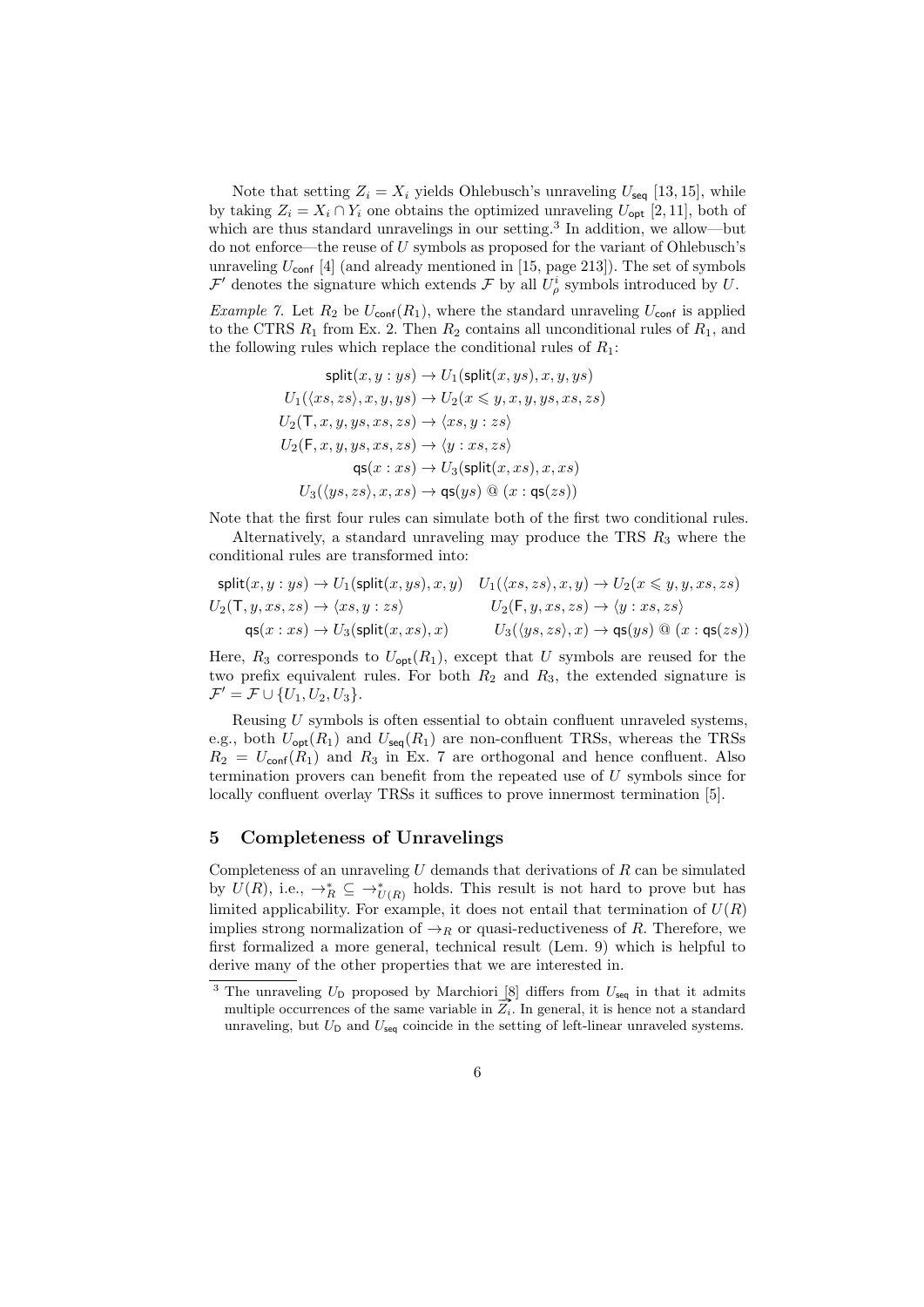The notion of a standard unraveling does not cover Marchiori's unraveling  $U_D$ . In order to cover  $U_D$  and also to keep our results as widely applicable as possible, we introduce an even more general notion of unravelings: Instead of demanding that the left- and right-hand-sides of unraveled rules are exactly of demanding that the left- and right-hand-sides of unraveled rules are exactly of the form  $U_i^{\rho}(t_i, \overline{Z_i})$  and  $U_i^{\rho}(s_i, \overline{Z_i})$ , we only assume that they are of the shape  $C[t_i]$  and  $C[s_i]$  for some context C.

**Definition 8 (Generalized unraveling).** A generalized unraveling  $U$  maps a rule  $\rho$  of the form  $\ell \to r \Leftrightarrow s_1 \to t_1, \ldots, s_k \to t_k$  to the set of rules  $U(\rho)$  given by

$$
U(\rho) = \{ \ell \to C_1^{\rho}[s_1], C_1^{\rho}[t_1] \to C_2^{\rho}[s_2]), \ldots, C_k^{\rho}[t_k] \to r \}
$$

where each  $C_i^{\rho}$  is an arbitrary context. As in Def. 6,  $U(R) = \bigcup_{\rho \in R} U(\rho)$ .

In the remainder of this section, we assume that  $U$  is a generalized unraveling.

**Lemma 9.** Let  $\ell \to r \Leftarrow s_1 \to t_1, \ldots, s_k \to t_k$  be a rule in R, and  $1 \leq i \leq k+1$ . For  $i = k + 1$ , define  $s_{k+1} := r$  and  $C_{k+1}^{\rho} = \Box$ . If  $s_j \sigma \rightarrow_{U(R)}^* t_j \sigma$  for all  $1 \leq j < i$ , then  $\ell \sigma \rightarrow^+_{U(R)} C_i^{\rho} [s_i]$  $\sigma$ .

*Proof.* 
$$
\ell \sigma \rightarrow_{U(R)} C_1^{\rho}[s_1] \sigma \rightarrow_{U(R)} C_1^{\rho}[t_1] \sigma \rightarrow_{U(R)} C_2^{\rho}[s_2] \sigma \rightarrow_{U(R)}^* \cdots \rightarrow_{U(R)}^* C_{i-1}^{\rho}[t_{i-1}] \sigma \rightarrow_{U(R)} C_i^{\rho}[s_i] \sigma
$$
.

 $\text{Theorem 10 (Completeness).} \rightarrow_R \, \subseteq \, \rightarrow_{U(R)}^+$ 

*Proof.* We prove  $\stackrel{n}{\to}_R \subseteq \to^+_{U(R)}$  by induction on n. The base case is trivial. So let  $s \stackrel{n+1}{\rightarrow} R t$ , i.e., there is some  $\ell \rightarrow r \Leftarrow s_1 \rightarrow t_1, \ldots, s_k \rightarrow t_k$  in R where  $s = C[\ell \sigma],$  $t = C[r\sigma]$  and  $s_i\sigma \stackrel{n}{\rightarrow_R} t_i\sigma$  for all  $1 \leq i \leq k$ . By the induction hypothesis, we conclude  $s_i\sigma \to^*_{U(R)} t_i\sigma$  for all i. Hence,  $\ell\sigma \to^+_{U(R)} r\sigma$  by applying Lem. 9 for  $i := k + 1$ . But then  $s = C[\ell \sigma] \rightarrow_{U(R)}^{\dagger} C[r\sigma] = t$  immediately follows.

Theorem 11 (Termination implies quasi-reductiveness). If  $U(R)$  is terminating then R is quasi-reductive for  $\succ := \rightarrow_{U(R)}^+$ .

*Proof.* From termination of  $U(R)$  we conclude that  $\succ$  is a strongly normalizing partial order, which is obviously also closed under contexts. Let  $\ell \rightarrow r \Leftarrow s_1 \rightarrow$  $t_1, \ldots, s_k \to t_k$  be a rule in R, let i satisfy  $0 \leq i \leq k$ , and let  $s_j \sigma \succeq t_j \sigma$  for every  $1 \leq j \leq i$ . By definition of  $\succ$ , the preconditions can be reformulated as  $1 \leq i+1 \leq k+1$  and  $s_j \sigma \rightarrow_{U(R)}^* t_j \sigma$  for all  $1 \leq j \leq i+1$ . Hence, by Lem. 9 we get  $\ell \sigma \rightarrow_{U(R)}^+ C_{i+1}^{\rho} [s_{i+1} \sigma],$  i.e.,  $\ell \sigma \succ C_{i+1}^{\rho} [s_{i+1} \sigma]$  where in case  $i = k$  we have  $C_{i+1}^{\rho} = \Box$  and  $s_{i+1} = r$ . Thus, for  $i < k$  we obtain  $\ell \sigma \succ C_{i+1}^{\rho}[s_{i+1}\sigma] \trianglerighteq s_{i+1}\sigma$ , and for  $i = k$  we get  $\ell \sigma \succ C_{i+1}^{\rho}[s_{i+1}\sigma] = r\sigma$ , so all conditions of Def. 4 hold.  $\square$ 

To model generalized unravelings within  $IsaFoR$ , we assume  $U$  to be given as a function which takes a conditional rule  $\rho$  and an index i, and returns the context  $C_i^{\rho}$ . All proofs have been formalized as described above, with only a small overhead: for example, in becoming explicit in the " $\cdots$ " within the statement and the proof of Lem. 9 (via quantifiers and inductive), or in manually providing the required substitutions and contexts when performing conditional rewriting.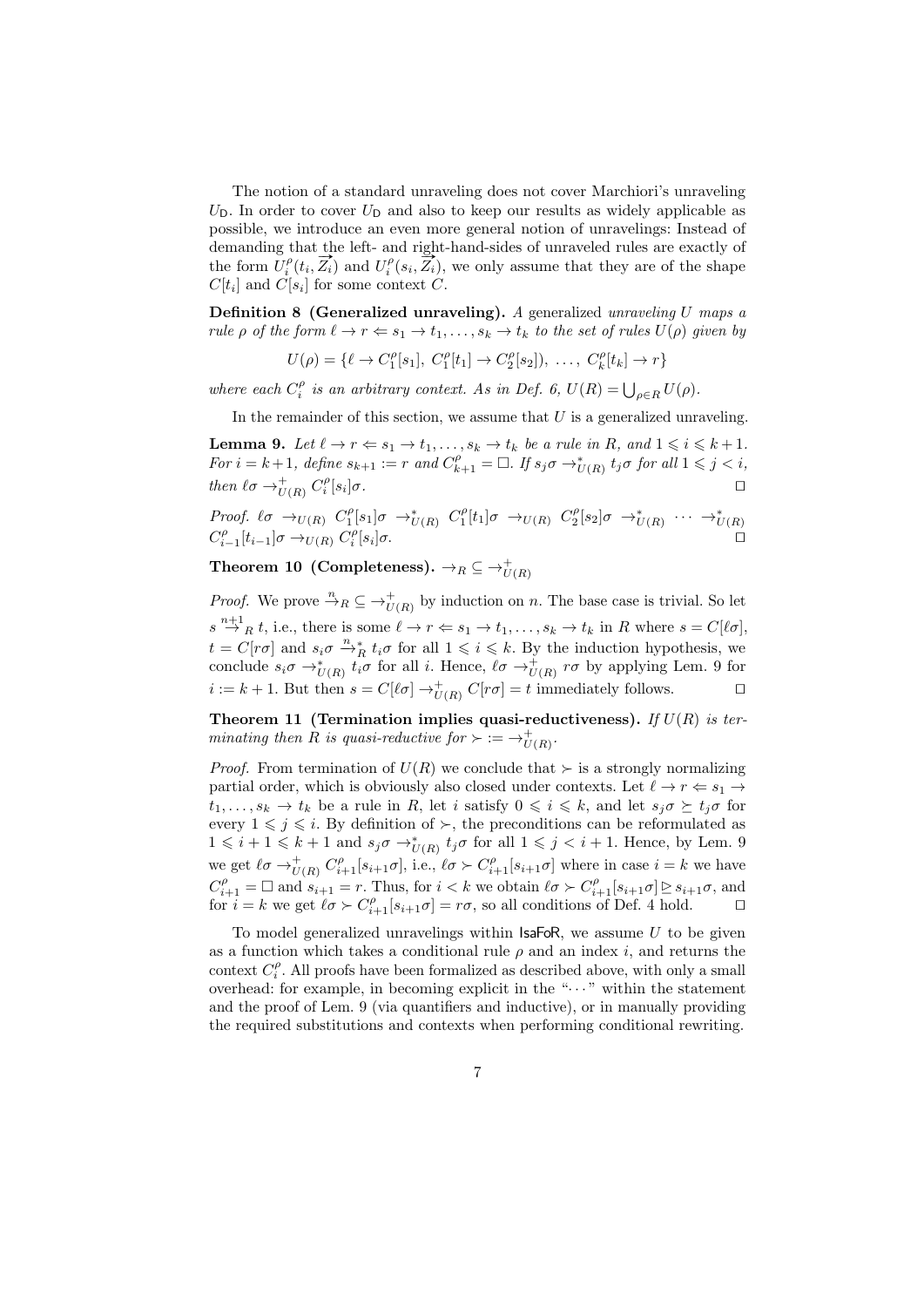*Example 12.* The TRS  $R_3$  from Ex. 7 is terminating. According to Thm. 11,  $R_1$ is thus quasi-reductive. A corresponding proof is automatically generated by AProVE and certified by CeTA.

## 6 Soundness of Unravelings

After having formalized simple proofs on unravelings like completeness, in this section we describe the following more challenging soundness result.

Theorem 13 (Soundness of standard unravelings). Consider a 3DCTRS R and a standard unraveling U such that  $U(R)$  is left-linear. Then U is sound with respect to reductions for R.

Our formalization of this result follows the line of argument pursued in [12, Theorem 4.3]. However, Thm. 13 constitutes an extension in several respects. First, it is not fixed to the unraveling  $U_{\text{opt}}$ . Instead, it only assumes U to be a standard unraveling, thereby in particular covering  $U_{\text{seq}}$ ,  $U_{\text{conf}}$ , and  $U_{\text{opt}}$ . Second, it does not rely on the assumption that  $R$  is non-left variable or non-right variable, i.e., that either no left- or no right-hand side of  $R$  is a variable. In [12] this restriction is used to simplify the decomposition of  $U(R)$ -rewrite sequences. Instead, we introduced the notion of partial and complete  $\rho$ -step simulations below. Finally, in contrast to the proof of [12, Lemma 4.2], we devised an inductive argument to prove the Key Lemma 18 in its full generality, instead of restricting to rules with only two conditions.

A number of preliminary results were required in order to prove Thm. 13.

Definition 14 (Complete and partial simulation). Let  $\rho = \ell \rightarrow r \Leftarrow s_1 \rightarrow$  $t_1, \ldots, s_k \rightarrow t_k$ . A rewrite sequence  $s \rightrightarrows_{U(R)}^n t$  contains a complete  $\rho$ -step simulation if it can be decomposed into a  $U(R)$ -rewrite sequence

$$
s \rightrightarrows_{\geq \epsilon}^{n_0} \ell \sigma_1 \to_{\epsilon} U_1^{\rho}(s_1, \overrightarrow{Z_1}) \sigma_1
$$
  
\n
$$
\rightrightarrows_{\geq \epsilon}^{n_1} U_1^{\rho}(t_1, \overrightarrow{Z_1}) \sigma_2 \to_{\epsilon} U_2^{\rho}(s_2, \overrightarrow{Z_2}) \sigma_2
$$
  
\n
$$
\rightrightarrows_{\geq \epsilon}^{n_k} U_k^{\rho}(t_k, \overrightarrow{Z_k}) \sigma_{k+1} \to_{\epsilon} r \sigma_{k+1} \rightrightarrows^{n_{k+1}} t
$$
  
\n(1)

for some  $n_0, \ldots, n_{k+1}$  and substitutions  $\sigma_1, \ldots, \sigma_{k+1}$  such that  $n = n_{k+1} +$  $\sum_{i=0}^{k} (n_i + 1)$ . Moreover,  $s \rightrightarrows_{U(R)}^n t$  contains a partial  $\rho$ -step simulation up to m if it can be decomposed as

$$
s \rightrightarrows_{\geq \epsilon}^{n_0} \ell \sigma_1 \to_{\epsilon} U_1^{\rho}(s_1, \overrightarrow{Z_1}) \sigma_1
$$
  
\n
$$
\rightrightarrows_{\geq \epsilon}^{n_1} U_1^{\rho}(t_1, \overrightarrow{Z_1}) \sigma_2 \to_{\epsilon} U_2^{\rho}(s_2, \overrightarrow{Z_2}) \sigma_2
$$
  
\n
$$
\rightrightarrows_{\geq \epsilon}^{n_{m-1}} U_{m-1}^{\rho}(t_{m-1}, \overrightarrow{Z_{m-1}}) \sigma_m \to_{\epsilon} U_m^{\rho}(s_m, \overrightarrow{Z_m}) \sigma_m \rightrightarrows_{\geq \epsilon}^{n_m} t
$$
  
\n(2)

for some  $m \leq k$  as well as  $n_0, \ldots, n_m$  and substitutions  $\sigma_1, \ldots, \sigma_m$  such that  $n = n_m + \sum_{i=0}^{m-1} (n_i + 1).$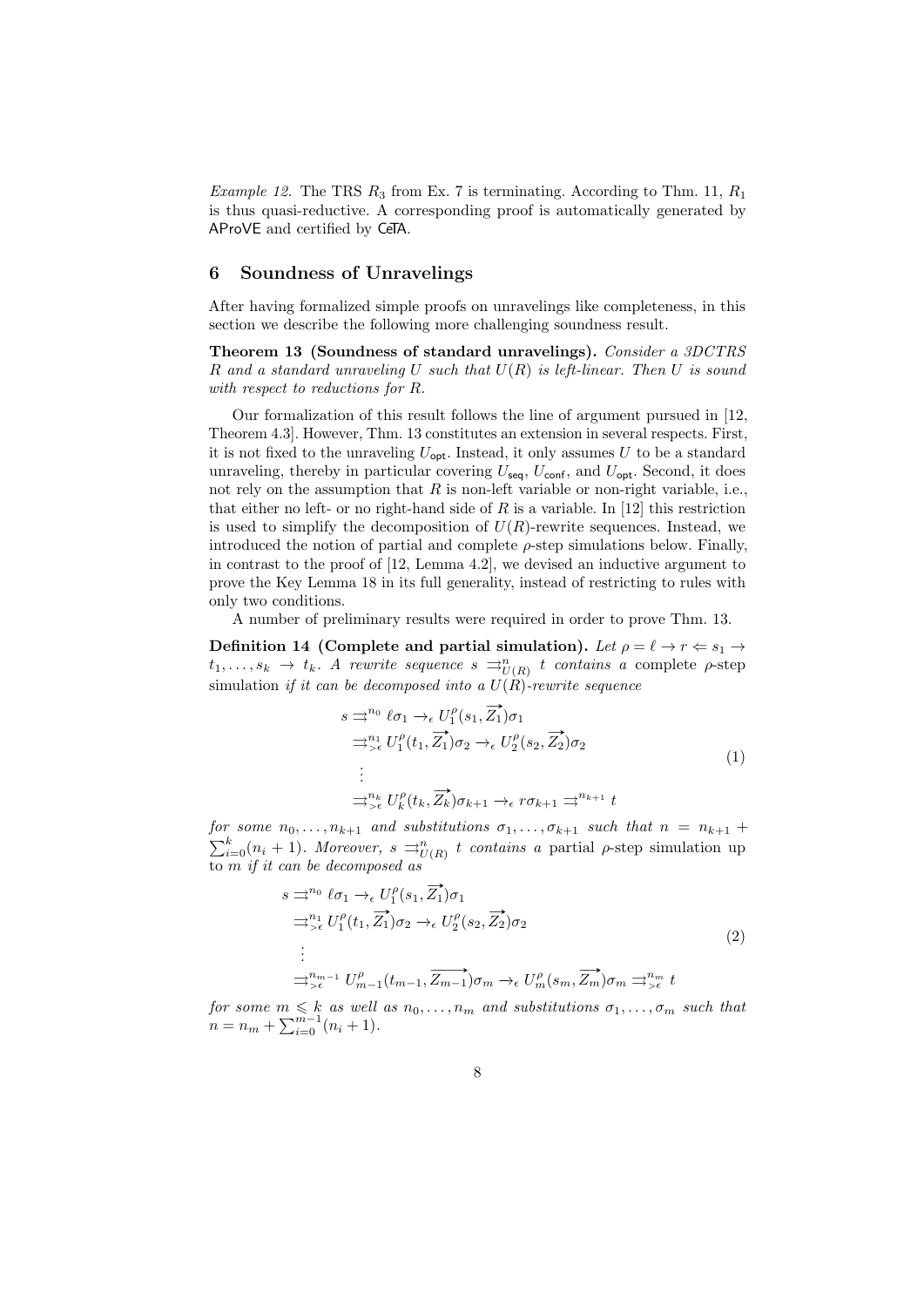The proof of the following result is technical but straightforward, applying induction on the length of the rewrite sequence A.

**Lemma 15.** Suppose  $s \in \mathcal{T}(\mathcal{F}, \mathcal{V})$  admits a rewrite sequence  $A: s \rightrightarrows_{U(R)}^n t$  which contains a root step. Then A contains a complete or a partial  $\rho$ -step simulation for some  $\rho \in R$ .

**Lemma 16 ([12, Lemma A.1]).** Consider a 3DCTRS R, a rule  $\rho \in R$  of the  $\mathit{form}\ \ell \rightarrow r \Leftarrow s_1 \rightarrow t_1, \ldots, s_k \rightarrow t_k \ \mathit{such}\ \mathit{that}\ U(\rho) \ \mathit{is}\ \mathit{left-linear},\ \mathit{and}\ \mathit{substitutions}$  $\theta_1, \ldots, \theta_{k+1}$ . If  $s_i \theta_i \rightarrow^*_{R} t_i \theta_{i+1}$  and  $\overrightarrow{Z_i} \theta_i \rightarrow^*_{R} \overrightarrow{Z_i} \theta_{i+1}$  for all  $1 \leq i \leq k$  then  $\ell\theta_1 \to_R^* r\theta_{k+1}$ .

Here  $\overrightarrow{Z_i} \theta_i \rightarrow_R^* \overrightarrow{Z_i} \theta_{i+1}$  denotes  $z_j \theta_i \rightarrow_R^* z_j \theta_{i+1}$  for all  $1 \leq j \leq n$ , given  $Z_i = \{z_1, \ldots, z_n\}.$  The following lemma follows from the properties of 3DCTRSs.

**Lemma 17.** A rule  $l \to r \Leftarrow s_1 \to t_1, \ldots, s_k \to t_k$  in a 3DCTRS satisfies

1.  $Var(s_{m+1}) \subseteq Var(t_m) \cup (X_m \cap Y_m)$  for all  $m < k$ , and 2.  $Var(r) \subset Var(t_k) \cup (X_k \cap Y_k)$ .

Lemma 18 (Key Lemma). Consider a 3DCTRS R and a standard unraveling U such that  $U(R)$  is left-linear. Let  $s, t \in \mathcal{T}(\mathcal{F}, \mathcal{V})$  and t be linear such that  $s \rightrightarrows_{U(R)}^n t$  for some substitution  $\sigma \in Sub(\mathcal{F}', \mathcal{V})$ . Then there is some substitution  $\theta$  such that (i)  $s \to_R^* t\theta$ , (ii)  $x\theta \rightrightarrows_{U(R)}^n x\sigma$  and  $x\theta \in \mathcal{T}(\mathcal{F}, V)$  for all  $x \in \mathcal{V}$ ar(t), and (iii) if  $t\sigma \in \mathcal{T}(\mathcal{F}, \mathcal{V})$  then  $t\theta = t\sigma$ .

Before proving the key lemma, we show that it admits a very short proof of the main soundness result. The lemma will also be used in  $\S 7$  to prove confluence.

*Proof (Proof of Thm. 13).* Consider  $s, t \in \mathcal{T}(\mathcal{F}, \mathcal{V})$  such that  $s \to_{U(R)}^* t$ . Let  $x \in V$  and  $\sigma := \{x \mapsto t\}$ . Hence  $s \rightrightarrows^*_{U(R)} x\sigma$  holds, and from Lem. 18 it follows that  $s \to_R^* x \sigma = t$ .

The following four pages describe a complete paper proof of the key lemma. We present it for the following reasons: In contrast to the proof of [12, Theorem 3.8], it devises an argument for the general case instead of restricting to two conditions. It is also structured differently, as it makes use of the notion of complete and partial  $\rho$ -step simulations and prefix equivalence. The latter differences in particular allowed us to show a more general result. And finally, the paper proof served as a detailed and human-readable proof plan for the proof within IsaFoR: the formalized proof contains even more details and is over 800 lines long.

At this point we want to emphasize the advantage of having a formalized proof within a proof assistant like Isabelle: in order to verify the proof's correctness, one can simply check whether the statement of the key lemma from the paper corresponds to the one in the formalization, because the (even more detailed) formalized proof is validated automatically.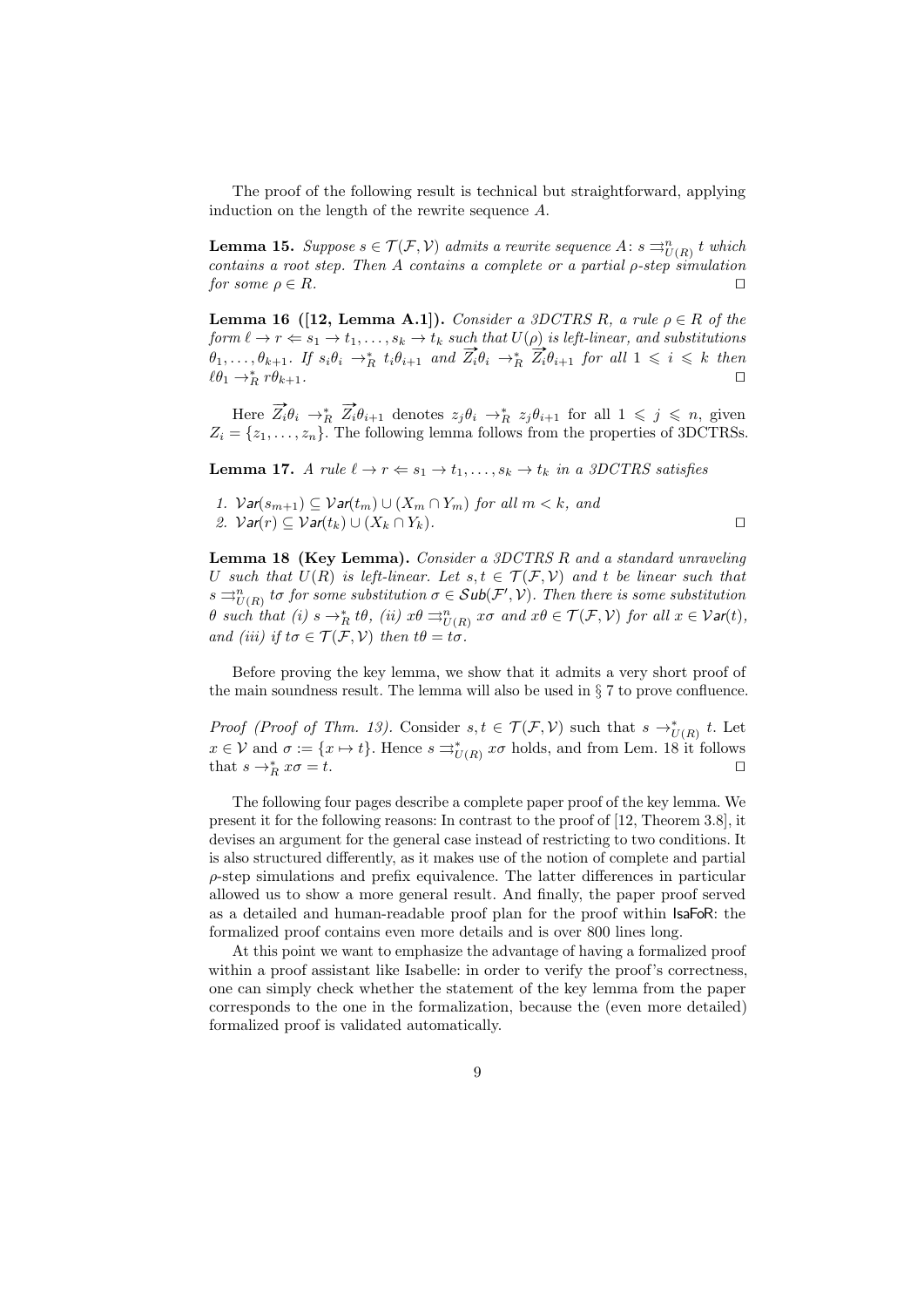*Proof (of key lemma).* The proof is by induction on  $(n, s)$ , compared lexicographically by > and  $\triangleright$ . If  $n = 0$  then  $s = t\sigma \in \mathcal{T}(\mathcal{F}, \mathcal{V})$ , and one can set  $\theta = \sigma$ . The remainder of the proof performs a case analysis on a rewrite sequence

$$
s \rightrightarrows_{U(R)}^{n+1} t\sigma \tag{3}
$$

To enhance readability, the subscript in  $\exists_{U(R)}$  will be omitted; all steps denoted  $\Rightarrow$  and  $\rightarrow_{\epsilon}$  are in  $U(R)$ .

Case (i): The sequence (3) does not contain a root step. Then s cannot be a variable so,  $s = f(s_1, \ldots, s_m)$  for some  $f \in \mathcal{F}$ . In this case, the result will easily follow from the induction hypothesis. Still, we have to consider two cases.

1. Suppose  $t \notin V$ . As (3) does not contain a root step we may write  $t =$  $f(t_1, \ldots, t_m)$ , and have  $s_i \rightrightarrows^{n+1} t_i \sigma$  for all  $1 \leq i \leq m$ . (Here we employ the fact that  $\exists^k \subseteq \exists^{n+1}$  for all  $k \leq n+1$ , which will be freely used in the sequel of this proof.) For all i such that  $1 \leq i \leq m$ ,  $s_i, t_i \in \mathcal{T}(\mathcal{F}, \mathcal{V})$ and  $t_i$  is linear. Hence the induction hypothesis yields a substitution  $\theta_i$  such that  $s_i \to_R^* t_i \theta_i$ ,  $x\theta_i \rightrightarrows^{n+1} x\sigma$  and  $x\theta_i \in \mathcal{T}(\mathcal{F}, \mathcal{V})$  for all  $x \in \mathcal{V}$ ar $(t_i)$ , and  $t_i\theta_i = t_i\sigma$  if  $t_i\sigma \in \mathcal{T}(\mathcal{F}, \mathcal{V})$ . By linearity of  $t, \theta := \bigcup_{i=1}^m \theta_i |_{\mathcal{Var}(t_i)} \in \mathcal{T}(\mathcal{F}, \mathcal{V})$ is a substitution which satisfies  $t_i\theta_i = t_i\theta$  for all i. Hence we obtain

$$
s = f(s_1, \ldots, s_m) \rightarrow_R^* f(t_1, \ldots, t_m) \theta = t\theta \rightrightarrows^{n+1} f(t_1, \ldots, t_m) \sigma = t\sigma
$$

and if  $t\sigma \in \mathcal{T}(\mathcal{F}, \mathcal{V})$  then  $t_i\sigma \in \mathcal{T}(\mathcal{F}, \mathcal{V})$  implies  $t_i\theta = t_i\theta_i = t_i\sigma$ , such that  $t\theta = t\sigma$ .

2. We have  $t = x \in V$ , hence  $x\sigma = f(t_1, \ldots, t_m)$ . Let  $x_1, \ldots, x_m$  be distinct variables and  $\sigma'$  be a substitution such that  $x_i \sigma' = t_i$  for all  $1 \leq i \leq m$ . As  $s = f(s_1, \ldots, s_m)$  and (3) does not contain a root step, we have  $s_i \rightrightarrows^{n+1}$  $t_i = x_i \sigma'$ . For all i such that  $1 \leq i \leq m$ , the induction hypothesis yields a substitution  $\theta_i$  such that  $s_i \to_R^* x_i \theta_i$ ,  $x_i \theta_i \rightrightarrows^{n+1} x_i \sigma'$  and  $x_i \theta_i \in \mathcal{T}(\mathcal{F}, \mathcal{V})$ , where  $x_i \theta_i = x_i \sigma'$  if  $x_i \sigma' \in \mathcal{T}(\mathcal{F}, \mathcal{V})$ . Let  $\theta := \{x \mapsto f(x_1 \theta_1, \dots, x_m \theta_m)\}.$ One thus obtains

$$
s = f(s_1, \ldots, s_m) \rightarrow_R^* f(x_1 \theta_1, \ldots, x_m \theta_m) = x \theta \Rightarrow^{n+1} f(x_1, \ldots, x_m) \sigma' = x \sigma
$$

and if 
$$
t\sigma \in \mathcal{T}(\mathcal{F}, \mathcal{V})
$$
 then  $t_i = x_i \sigma' \in \mathcal{T}(\mathcal{F}, \mathcal{V})$  implies  $x_i \theta_i = x_i \sigma'$ , so  $t\theta = t\sigma$ .

Case (ii): The sequence (3) contains a root step. Then according to Lem. 15, (3) contains a partial or a complete  $\rho$ -step simulation for some  $\rho \in R$  where  $\rho$  is of the shape  $\ell \to r \Leftarrow s_1 \to t_1, \ldots, s_k \to t_k$ , and  $s \rightrightarrows^{n_0} \ell \sigma_1$  for some  $n_0 < n + 1$ . As  $\ell \in \mathcal{T}(\mathcal{F}, \mathcal{V})$  is linear by the assumption of left-linearity, the induction hypothesis yields a substitution  $\theta_1$  such that  $s \to_R^* \ell \theta_1$ ,  $x\theta_1 \rightrightarrows^{n_0} x\sigma_1$  and  $x\theta_1 \in \mathcal{T}(\mathcal{F}, \mathcal{V})$  for all  $x \in \mathcal{V}ar(\ell)$ , and if  $\ell \sigma_1 \in \mathcal{T}(\mathcal{F}, \mathcal{V})$  then  $\ell \theta_1 = \ell \sigma_1 (\star)$ .

1. Suppose (3) contains a partial  $\rho$ -step simulation up to m of the form

$$
s \rightrightarrows^{n_0} \ell \sigma_1 \to_{\epsilon} U_1^{\rho}(s_1, \overrightarrow{Z_1}) \sigma_1 \rightrightarrows^{n_1}_{> \epsilon} \cdots \to_{\epsilon} U_m^{\rho}(s_m, \overrightarrow{Z_m}) \sigma_m \rightrightarrows^{n_m}_{> \epsilon} t \sigma
$$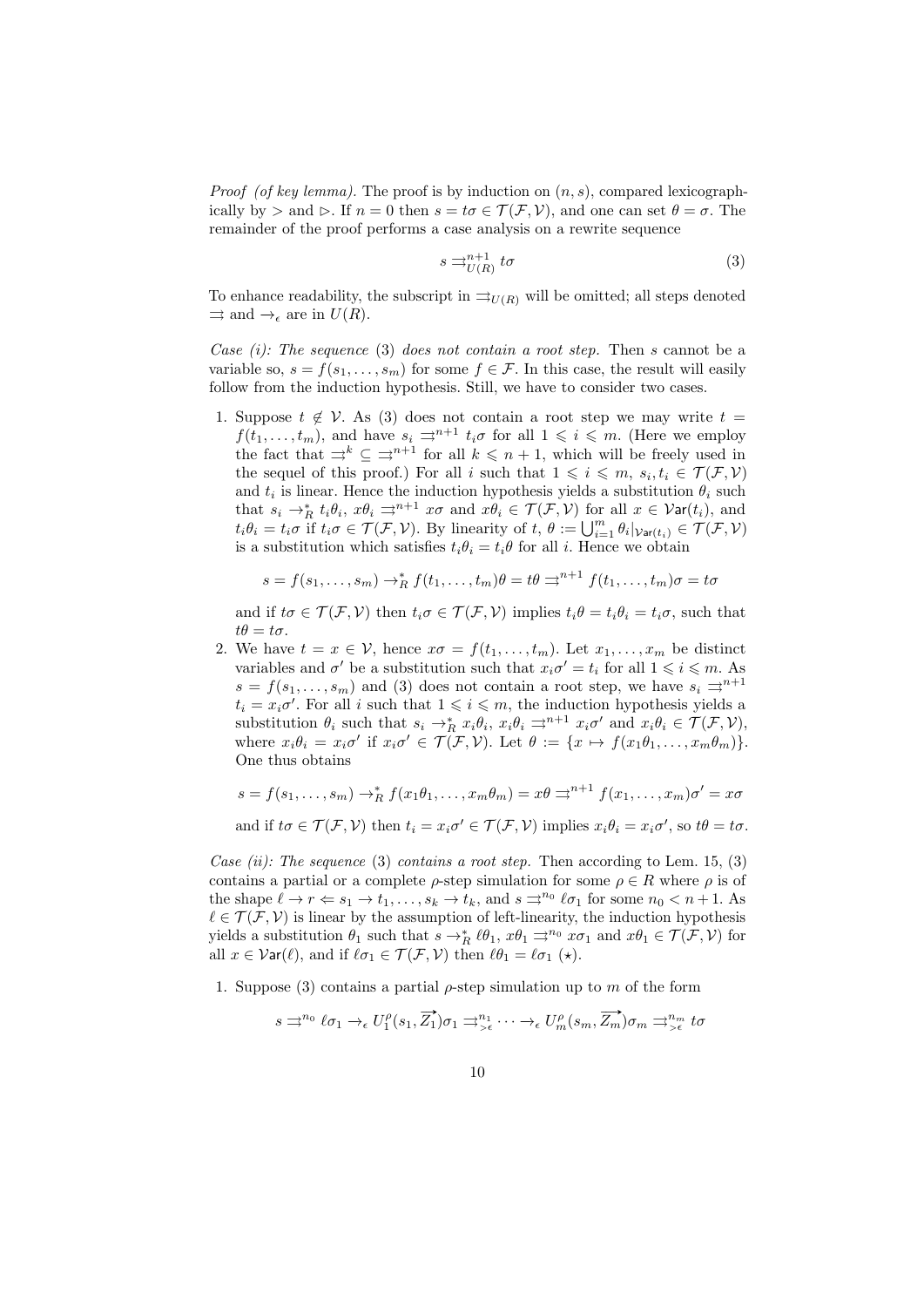for  $m \leq k$ , such that  $\text{root}(t\sigma) = U_m$ . Since  $t \in \mathcal{T}(\mathcal{F}, \mathcal{V})$  by assumption it must be the case that  $t = x \in \mathcal{V}$ . Let  $\theta = \{x \mapsto \ell\theta_1\}$ . In combination with (\*) it follows that  $s \to_R^* \ell \theta_1 = x\theta$ ,  $x\theta = \ell \theta_1 \implies \theta_1 \to^{n_0} \ell \sigma_1 \implies^{n+1-n_0} t\sigma = x\sigma$  and consequently  $x\theta \rightrightarrows^{n+1} x\sigma$ ,  $x\theta = \ell\theta_1 \in \mathcal{T}(\mathcal{F}, \mathcal{V})$  and  $x\sigma \notin \mathcal{T}(\mathcal{F}, \mathcal{V})$  which shows the claim.

2. Suppose (3) contains a complete  $\rho$ -step simulation

$$
s \rightrightarrows^{n_0} \ell \sigma_1 \to_{\epsilon} U_1^{\rho}(s_1, \overrightarrow{Z_1}) \sigma_1 \rightrightarrows^{n_1}_{> \epsilon} U_1^{\rho}(t_1, \overrightarrow{Z_1}) \sigma_2 \to_{\epsilon} U_2^{\rho}(s_2, \overrightarrow{Z_2}) \sigma_2 \rightrightarrows^{n_2}_{> \epsilon} \cdots
$$
  
\n
$$
\to_{\epsilon} U_k^{\rho}(s_k, \overrightarrow{Z_k}) \sigma_k \rightrightarrows^{n_k}_{> \epsilon} U_k^{\rho}(t_k, \overrightarrow{Z_k}) \sigma_{k+1}
$$
  
\n
$$
\to_{\epsilon} r \sigma_{k+1} \rightrightarrows^{n_{k+1}} t \sigma
$$
\n(4)

The key step is now to establish existence of a substitution  $\theta'$  such that

$$
s \to_R^+ r \theta', \qquad r \theta' \in \mathcal{T}(\mathcal{F}, \mathcal{V}), \text{ and } r \theta' \rightrightarrows^n t \sigma \qquad (5)
$$

First, suppose  $\rho$  is an unconditional rule  $\ell \to r$ . Then one can take  $\theta' := \theta_1$ : By  $(\star)$  one has  $s \to_R^* \ell\theta_1$ , and for all  $x \in \mathcal{V}$ ar $(\ell)$  it holds that  $x\theta_1 \in \mathcal{T}(\mathcal{F}, \mathcal{V})$ ,  $x\theta_1 \rightrightarrows^{n_0} x\sigma_1$  and  $x\theta_1 \in \mathcal{T}(\mathcal{F}, \mathcal{V})$ . Obviously there is also the rewrite sequence  $s \to_R^* r \theta_1$ . As  $Var(r) \subseteq Var(\ell)$  because R is a DCTRS, the properties of  $\theta_1$  imply  $r\theta_1 \in \mathcal{T}(\mathcal{F}, \mathcal{V})$ . Together with  $(\star)$ ,  $\mathcal{V}\text{ar}(r) \subseteq \mathcal{V}\text{ar}(\ell)$  also implies  $r\theta_1 \rightrightarrows^{n_0} r\sigma_1$ . Combined with the complete simulation,  $r\theta_1 \rightrightarrows^n t\sigma$  holds. Second, in the case of a conditional rule the following claim is used: there are substitutions  $\theta_1, \ldots, \theta_{k+1}$  such that  $\theta_1$  is as derived in  $(\star)$ , and it holds that

(a) 
$$
s_i \theta_i \to_R^* t_i \theta_{i+1}
$$
  
\n(b)  $\overrightarrow{Z_i} \theta_i \to_R^* \overrightarrow{Z_i} \theta_{i+1}$   
\n(c)  $\theta_j |_{V_j} \in \text{Sub}(\mathcal{F}, \mathcal{V})$   
\n(d)  $x \theta_{i+1} \rightrightarrows^{N_i} x \sigma_{i+1} \quad \forall x \in \text{Var}(t_i) \cup Z_i$ 

for all  $1 \leq i \leq k$  and  $1 \leq j \leq k+1$ . Here  $N_i = \sum_{j=0}^{i} n_j$ , and  $V_j$  denotes the variable set defined by  $V_1 = \mathcal{V}\text{ar}(\ell)$  and  $V_{j+1} = \mathcal{V}\text{ar}(t_j) \cup (X_j \cap Y_j)$  for  $j > 0$ . We conclude the main proof before showing the claim. In particular, the claim yields substitutions  $\theta_1, \ldots, \theta_{k+1}$  with properties (a)–(d). Due to (a), (b), and Lem. 16, there is a rewrite sequence  $\ell\theta_1 \rightarrow_R^* r \theta_{k+1}$ . In combination with ( $\star$ ) it follows that  $s \to_R^* \ell \theta_1 \to_R^* r \theta_{k+1}$ . According to Lem. 17 (2),  $Var(r) \subseteq Var(t_k) \cup (X_k \cap Y_k) = V_{k+1}$ , so with (c) it holds that  $r\theta_{k+1} \in \mathcal{T}(\mathcal{F}, \mathcal{V})$ . Moreover, in combination with (d) and the fact that  $X_k \cap Y_k \subseteq Z_k$  one has  $x\theta_{k+1} \rightrightarrows^{N_k} x\sigma_{k+1}$  for all  $x \in \mathcal{V}\text{ar}(r)$ , and hence  $r\theta_{k+1} \rightrightarrows^{N_k} r\sigma_{k+1} \rightrightarrows^{n_{k+1}} t\sigma$ . Now since  $N_k + n_{k+1} \leq n$  one has  $r\theta_{k+1} \rightrightarrows^n t\sigma$ , so the substitution  $\theta_{k+1}$ satisfies all properties of  $\theta'$  as demanded in (5).

So suppose there is a substitution  $\theta'$  which satisfies the properties (5). Applying the induction hypothesis to the rewrite sequence  $r\theta' \rightrightarrows^n t\sigma$  yields a substitution  $\theta$  such that  $r\theta' \to_R^* t\theta$  (and hence  $s \to_R^* t\theta$ ),  $x\theta \rightrightarrows^n x\sigma$  and  $x\theta \in \mathcal{T}(\mathcal{F}, \mathcal{V})$  for all  $x \in \mathcal{V}$ ar $(t)$ , and if  $t\sigma \in \mathcal{T}(\mathcal{F}, \mathcal{V})$  then  $t\theta = t\sigma$ . This concludes the case of a complete  $\rho$ -step simulation, it only remains to prove the above claim.

*Proof of the claim.* We perform an inner induction on k. In the base where  $k =$ 0, the singleton substitution list containing  $\theta_1$  vacuously satisfies properties (a), (b), and (d), and (c) holds as  $\theta_1|_{V_1} \in \mathcal{S}$ ub $(\mathcal{F}, \mathcal{V})$  according to  $(\star)$ .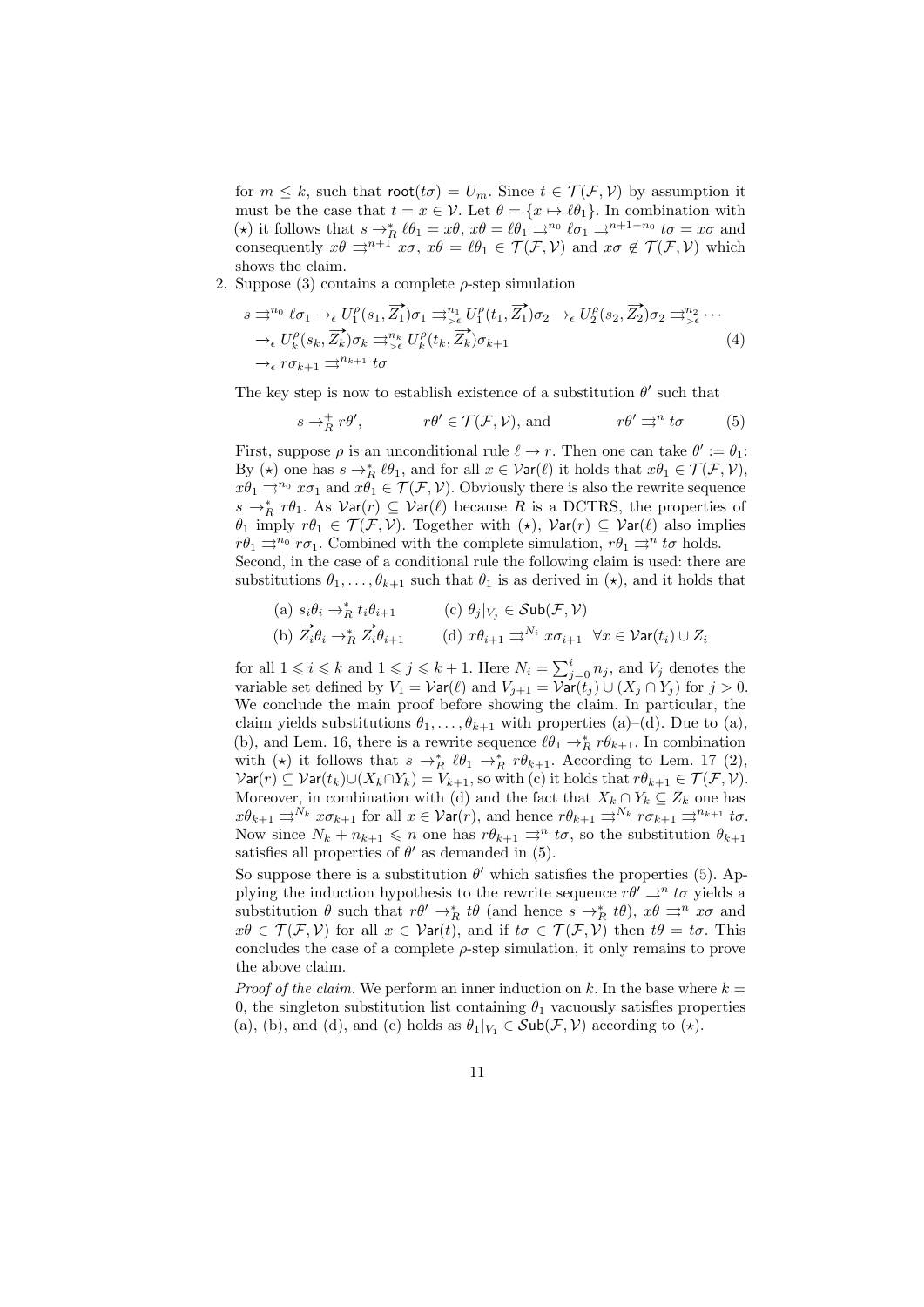So consider the case for  $k = m + 1$ . From the induction hypothesis one obtains substitutions  $\theta_1, \ldots, \theta_k$  which satisfy properties (a)–(d) for all  $1 \leq i \leq m$ and  $1 \leq j \leq k$ . In the sequel, they will be referred to by (a')–(d'). Let  $\theta'_{k}$  be defined as follows:

$$
\theta'_k(x) = \begin{cases} x\theta_k & \text{if } k = 1 \text{ and } x \in \text{Var}(\ell), \text{ or } x \in \text{Var}(t_m) \cup Z_m \\ x\sigma_k & \text{otherwise} \end{cases}
$$

In the first place

$$
s_k \theta'_k \rightrightarrows^{N_m} s_k \sigma_k \quad \text{and} \quad s_k \theta'_k \in \mathcal{T}(\mathcal{F}, \mathcal{V})
$$
 (6)

is established by means of a case analysis. First, suppose  $k = 1$ . As R is deterministic,  $Var(s_1) \subseteq Var(\ell)$ . According to  $(\star)$ ,  $x\theta_1 \rightrightarrows^{n_0} x\sigma_1$  and  $x\theta_1 \in \mathcal{T}(\mathcal{F}, \mathcal{V})$  hold for all  $x \in \mathcal{V}ar(\ell)$ . By definition of  $\theta'_1$  and  $\mathcal{V}ar(s_1) \subseteq$  $\text{Var}(\ell)$  we get  $s_1\theta'_1 = s_1\theta_1$ . Hence  $s_1\theta'_1 \rightrightarrows^{n_0} s_1\sigma_1$  and thus  $s_1\theta'_1 \rightrightarrows^{N_0} s_1\sigma_1$ , and  $s_1\theta'_1 \in \mathcal{T}(\mathcal{F}, \mathcal{V})$ . Second, suppose  $k > 1$ . By Lem. 17 (1) one has  $Var(s_k) \subseteq Var(t_m) \cup (X_m \cap Y_m) = V_k$ . Due to  $X_m \cap Y_m \subseteq Z_m$  it also holds that  $Var(s_k) \subseteq Var(t_m) \cup Z_m$ . By (d'),  $x\theta_k \rightrightarrows^{N_m} x\sigma_k$  and  $x\theta_k \in \mathcal{T}(\mathcal{F}, \mathcal{V})$  for all  $x \in \mathcal{V}ar(t_m) \cup Z_m$ , such that also  $s_k \theta_k \rightrightarrows^{N_m} s_k \sigma_k$  holds. From  $\mathcal{V}ar(s_k) \subseteq$  $\mathcal{V}$ ar $(t_m) \cup Z_m$  it also follows that  $s_k \theta_k = s_k \theta'_k$  such that  $s_k \theta'_k \rightrightarrows^{N_m} s_k \sigma_k$  holds. Moreover,  $Var(s_k) \subseteq V_k$  and (c') imply  $s_k \theta'_k \in \mathcal{T}(\mathcal{F}, V)$ , so (6) is satisfied. According to derivation (4)  $s_k \sigma_k \rightrightarrows^{n_k} t_k \sigma_{k+1}$  holds, so with (6) it follows

that  $s_k \theta'_k \rightrightarrows^{N_k} t_k \sigma_{k+1}$ . Now the outer induction hypothesis can be applied to this rewrite sequence: as  $U(R)$  is left-linear also  $t_k$  must be linear,  $s_k\theta'_k, t_k \in$  $\mathcal{T}(\mathcal{F}, \mathcal{V})$ , and  $N_k < n+1$  so one obtains a substitution  $\theta_s$  such that

$$
s_k \theta'_k \to_R^* t_k \theta_s
$$
,  $x \theta_s \rightrightarrows^{N_k} x \sigma_{k+1}$ , and  $x \theta_s \in \mathcal{T}(\mathcal{F}, \mathcal{V})$  (7)

for all  $x \in \mathcal{V}ar(t_k)$ .

Next, we show that for every  $z \in Z_k$  there is a substitution  $\theta_z$  such that

$$
z\theta'_k \to_R^* z\theta_z
$$
,  $z\theta_z \rightrightarrows^{N_k} z\sigma_{k+1}$ , and  $z(\theta_z|_{V_k}) \in \mathcal{T}(\mathcal{F}, \mathcal{V})$ . (8)

holds, by a case analysis. First, in the case where either  $k = 1$  and  $z \notin \mathcal{V}ar(\ell)$ , or  $k > 1$  and  $z \notin \mathcal{V}ar(t_m) \cup Z_m$ , it suffices to take  $\theta_z = \{z \mapsto z\theta'_k\}$  $\{z \mapsto z\sigma_k\}$  as according to derivation (4) one has  $z\sigma_k \rightrightarrows^{n_k} z\sigma_{k+1}$  and hence  $z\sigma_k \rightrightarrows^{N_k} \sigma_{k+1}$ . Both  $z(\theta_z|_{V_k}) \in \mathcal{T}(\mathcal{F}, \mathcal{V})$  and  $z\theta'_k \to_R^* z\theta_z$  trivially hold, so (8) is satisfied.

Second, if  $k = 1$  and  $z \in \text{Var}(\ell)$ , or  $k > 1$  and  $z \in \text{Var}(t_m) \cup Z_m$ . Then

$$
z\theta'_k \rightrightarrows^{N_m} z\sigma_k \quad \text{and} \quad z(\theta'_k|_{V_k}) \in \mathcal{T}(\mathcal{F}, \mathcal{V})
$$
 (9)

holds, as can be seen by a case analysis on k. If  $k = 1$  and  $z \in \mathcal{V}ar(\ell)$ , then by  $(\star)$  it holds that  $z\theta_1 \rightrightarrows^{n_0} z\sigma_1$  and  $z\theta_1 \in \mathcal{T}(\mathcal{F}, \mathcal{V})$ , so also  $z\theta_1 \rightrightarrows^{N_0} z\sigma_1$  is satisfied, and  $z\theta_1' = z\theta_1$  holds by definition. If  $k > 1$  then  $z\theta_k' \rightrightarrows^{N_m} z\sigma_k$  and  $z(\theta'_k|_{V_k}) \in \mathcal{T}(\mathcal{F}, \mathcal{V})$  hold according to (c'), (d') and as  $z\theta'_k = z\theta_k$ .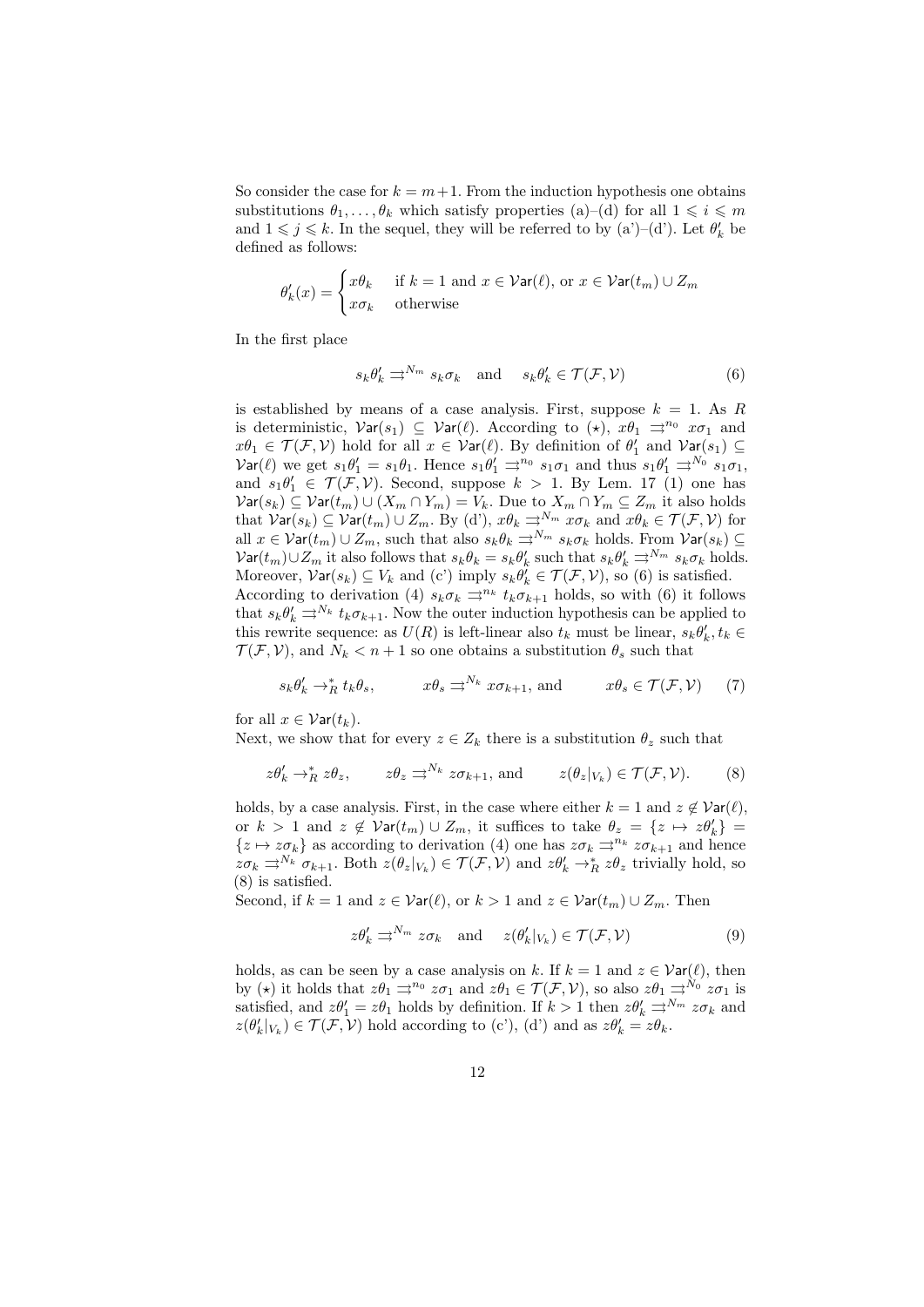So in both cases (9) is satisfied. Now the derivation (4) implies  $z\sigma_k \rightrightarrows^{n_k} z\sigma_{k+1}$ , and together with (9) it holds that  $z\theta'_k \rightrightarrows^{N_k} z\sigma_{k+1}$ . Applying the outer induction hypothesis to this rewrite sequence yields a substitution  $\theta_z$  that satisfies (8).

Since  $U(R)$  is left-linear,  $Var(t_k)$  and  $Z_k$  are disjoint. Therefore,  $\theta_{k+1}$  :=  $\theta_s|_{\mathcal{V}\text{ar}(t_k)} \cup \bigcup_{z \in Z_k} \{z \mapsto z\theta_z\}$  is a well-defined substitution. It can be verified that the sequence of substitutions  $\theta_1, \ldots, \theta_m, \theta'_k, \theta_{k+1}$  satisfies all desired properties  $(a)–(d)$ :

First, note that  $\theta_1, \ldots, \theta_m, \theta'_k$  also satisfy the properties corresponding to First, note that  $v_1, \ldots, v_m, v_k$  also satisfy the properties corresponding to  $(a')$  (d'): from (a') one has  $s_m \theta_m \to^*_{R} t_m \theta'_k$  because  $t_m \theta_k = t_m \theta'_k$ ;  $\overline{Z}_m \theta_m \to^*_{R} t_m \theta'_k$ (a )-(d ). Hold (a ) one has  $s_m v_m \rightarrow_R \iota_m v_k$  because  $\iota_m v_k = \iota_m v_k$ ,  $\Delta_m v_m \rightarrow_R \overline{Z}_m \theta'_k$  and  $\theta'_k|_{V_k} \in Sub(\mathcal{F}, \mathcal{V})$  hold by (b'), (c'), and the definition of  $\theta'_k$ . By the definition of  $\theta'_k$ ,  $x\theta'_k = x\theta_k$  for all  $x \in \mathcal{V}$ ar $(t_m) \cup Z_m$ , so (d') also holds for  $\theta_1, \ldots, \theta_m, \theta'_k$ .

In summary, one can conclude

(a) 
$$
s_i \theta_i \to_R^* t_i \theta_{i+1}
$$
  
\n(b)  $\overline{Z}_i \theta_i \to_R^* \overline{Z}_i \theta_{i+1}$   
\n(c)  $\theta_j|_{V_j} \in \text{Sub}(\mathcal{F}, \mathcal{V})$   
\n(d)  $x \theta_{i+1} \rightrightarrows^{N_i} x \sigma_{i+1} \quad \forall x \in \text{Var}(t_i) \cup Z_i$ 

for all  $1 \leq i \leq k$  and  $1 \leq j \leq k + 1$ , where (a) follows from (a) and as  $s_k \theta'_k \to_R^* t_k \theta_{k+1}$  follows from (7). Next, (b) holds because of (b') and as  $s_k \sigma_k \to_R t_k \sigma_{k+1}$  follows from (*i*). Next, (b) holds because of (b) and (8), which entails  $\overline{Z}_k \theta'_k \to_R^* \overline{Z}_k^2 \theta_{k+1}$  as  $z \theta_z = z \theta_{k+1}$  for all  $z \in Z_k$ . Finally, (7) and (8) imply  $\theta_{k+1}|_{V_{k+1}} \in Sub(\mathcal{F}, \mathcal{V})$  and  $x\theta_{k+1} \implies^{N_k} x\sigma_{k+1}$  for all  $x \in \mathcal{V}$ ar $(t_k) \cup Z_k$ , which together with  $(c')$  and  $(d')$  induce  $(c)$  and  $(d)$ .  $\Box$ 

Thm. 13 and its preliminary lemmas are formalized in IsaFoR as presented in the proofs above. As already mentioned, the notions of partial and complete  $\rho$ -step simulations are used to circumvent the restriction to non-left or non-right variable CTRSs (and a respective duplication of the main proof steps). At some places the formalization induces some technical overhead, for instance to construct a substitution by taking the union of a set of domain-disjoint substitutions.

## 7 Applying Unravelings to Confluence

It is known that confluence of an unraveled system  $U(R)$  implies confluence of the conditional system  $R$  under certain conditions [4]. In order to verify proof certificates by ConCon, a respective result was added to IsaFoR, and the following paragraphs describe our formalized proof.

We call a standard unraveling *source preserving* if for all rules  $\rho \in R$  of the form  $\ell \to r \Leftarrow s_1 \to t_1, \ldots, s_k \to t_k$  it holds that  $\mathcal{V}\text{ar}(\ell) \subseteq Z_i$  for all  $i \leq k$ . Form  $t \to r \Leftrightarrow s_1 \to t_1, \ldots, s_k \to t_k$  it holds that  $Var(t) \subseteq Z_i$  for an  $t \leq k$ <br>The intuition behind this notion is that then each term  $U_i^{\rho}(t, \overline{Z_i})\sigma$  completely determines  $\sigma$  on  $\mathcal{V}ar(\ell)$ . For instance,  $R_2$  in Ex. 7 is source preserving, but  $R_3$  is not since the information on  $x$  gets lost in  $U_2$ .

**Lemma 19.** Let  $R$  be a deterministic, non-left variable 3DCTRS, and let  $U$  be a source preserving unraveling such that  $U(R)$  is left-linear. Suppose  $s, t \in \mathcal{T}(\mathcal{F}, \mathcal{V})$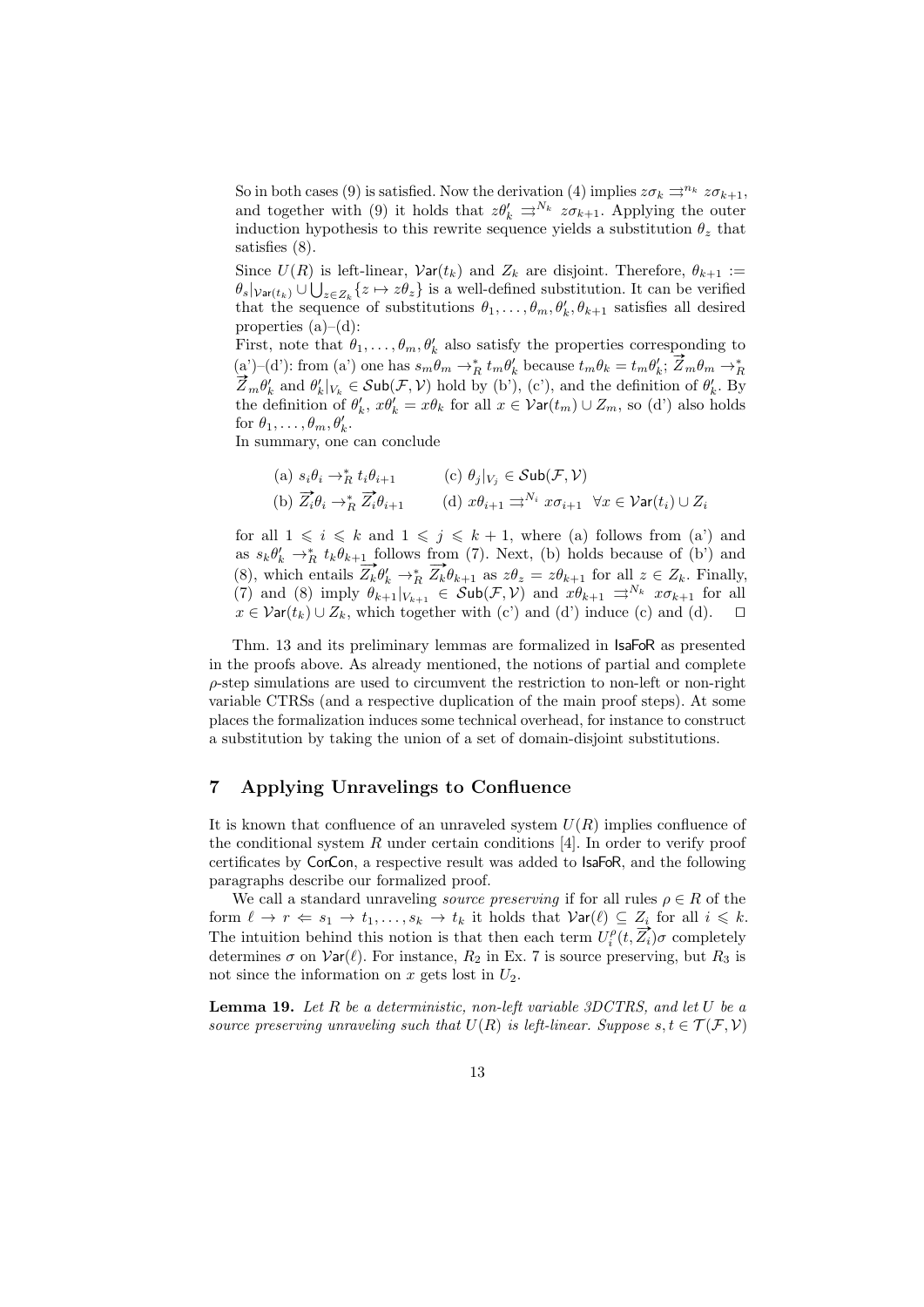such that  $s \to_{U(R)}^* u_{U(R)}^* \leftarrow t$  for some  $u \in \mathcal{T}(\mathcal{F}', \mathcal{V})$ . Then there is some  $v \in \mathcal{T}(\mathcal{F}, \mathcal{V})$  such that  $s \to_R^* v \underset{R}{*} \leftarrow t$  holds.

*Proof.* By induction on u. If  $u \in V$  then  $u \in \mathcal{T}(\mathcal{F}, V)$ , so using Thm. 13 one can directly conclude  $s \to_R^* u \stackrel{*}{R} \leftarrow t$ .

Otherwise, suppose for a first case that  $\text{root}(u) \in \mathcal{F}$ , so let  $u = f(u_1, \ldots, u_m)$ . Let u' be the linear term  $f(x_1,...,x_m)$ , and  $\sigma := \{x_i \mapsto u_i \mid 1 \leq i \leq m\}$ , i.e.,  $u = u' \sigma$ . We have  $s \rightrightarrows_{U(R)}^{n_s} u' \sigma$  and  $t \rightrightarrows_{U(R)}^{n_t} u' \sigma$  for some  $n_s$  and  $n_t$ . From Lem. 18 we thus obtain substitutions  $\theta_s$  and  $\theta_t$  such that  $s \to_R^* u' \theta_s$ ,  $t \to_R^* u' \theta_t$ , and  $u'\theta_s, u'\theta_t \in \mathcal{T}(\mathcal{F}, \mathcal{V})$ . Moreover, for all variables  $x_i \in \{x_1, \ldots, x_m\}$  we have  $x_i\theta_s \rightarrow_{U(R)}^* x_i\sigma$  and  $x_i\theta_t \rightarrow_{U(R)}^* x_i\sigma$ ; and since  $u \triangleright x_i\sigma$ , we can apply the induction hypothesis to obtain  $x_i \theta_s \to_R^* v_i \underset{R}{*} \leftarrow x_i \theta_t$  for some  $v_i \in \mathcal{T}(\mathcal{F}, \mathcal{V})$ . Joinability of  $s$  and  $t$  follows because of

$$
s \to_R^* u' \theta_s \rightrightarrows_R^* f(v_1, \ldots, v_m) \; \underset{R}{\not\approx} \; u' \theta_t \; \underset{R}{\not\sim} \; t
$$

Second, assume  $root(u) \notin \mathcal{F}$ , so by the assumption  $u \in \mathcal{T}(\mathcal{F}', \mathcal{V})$  we have becond, assume root( $u$ )  $\notin$   $\mathcal{F}$ , so by the assumption  $u \in \mathcal{F}$  ( $\mathcal{F}$ ,  $\mathcal{V}$ ) we have  $u = U_i^{\rho}(u_1, \vec{Z}_i \nu)$  for some  $\rho \in R$  of the form  $\ell \to r \Leftarrow s_1 \to t_1, \ldots, s_k \to t_k$  and  $1 \leq i \leq k$ , some term  $u_i$  and some substitution  $\nu$ . Let  $x \in \mathcal{V}$  be some variable, so we have  $s \rightrightarrows_{U(R)}^{n_s} x\{x \mapsto u\}$  for some  $n_s$ . By Lem. 18, there is a substitution  $\theta_s$ such that  $s \to_R^* x \theta_s$ , and  $x \theta_s \in \mathcal{T}(\mathcal{F}, \mathcal{V})$ .

As u is rooted by  $U_i^{\rho}$  an analysis of the proof of Lem. 18 for this case shows the following:<sup>4</sup> The rewrite sequence  $s \rightrightarrows_{U(R)}^{n_s} x\{x \mapsto u\}$  contains a partial  $\rho'$ -step simulation up to i, for some rule  $\rho' \in R$  prefix equivalent to  $\rho$ , and there are a substitution  $\sigma_0$  such that  $x\theta_s = \ell \sigma_0$  as well as substitutions  $\sigma_1, \ldots, \sigma_i$  such that

1.  $z\sigma_0 \rightrightarrows^*_{U(R)} z\sigma_1$  for all  $z \in \mathcal{V}\text{ar}(\ell)$ ,

- 2.  $z\sigma_j \rightrightarrows_{U(R)}^{V(R)} z\sigma_{j+1}$  for all  $z \in Z_j$  and  $1 \leqslant j < i$ , and
- 3.  $z\sigma_i \stackrel{\rightarrow}{\Rightarrow}^*_{U(R)} z\nu$  for all  $z \in Z_i$ .

Consider some variable  $z \in \mathcal{V}ar(\ell)$ . Since U is source preserving,  $z \in Z_i$  for all  $j \leq i$ . Therefore, the properties of the substitutions  $\sigma_j$  yield a rewrite sequence  $z\sigma_0 \rightrightarrows^*_{U(R)} z\nu$ .

In the same way the rewrite sequence  $t \rightrightarrows_{U(R)}^{n_t} x\{x \mapsto u\}$  gives rise to substitutions  $\theta_t$ ,  $\tau_0$  such that  $t \to_R^* z \theta_t$ ,  $z\theta_t \in \mathcal{T}(\mathcal{F}, \mathcal{V})$ ,  $z\theta_t = \ell \tau_0$ , and  $z\tau_0 \rightrightarrows_{U(R)}^*$  $z\nu$  holds for all  $z \in \mathcal{V}ar(\ell)$ .

Consider again some  $z \in \mathcal{V}\text{ar}(\ell)$ . We have  $z\sigma_0 \rightrightarrows_{U(R)}^* z\nu$  and  $z\tau_0 \rightrightarrows_{U(R)}^* z\nu$ , where  $z\sigma_0, z\tau_0 \in \mathcal{T}(\mathcal{F}, \mathcal{V})$ . But as we have  $u \triangleright z\nu$ , the induction hypothesis shows  $z\sigma_0 \downarrow_R z\tau_0$ . Hence  $\ell\sigma_0$  and  $\ell\tau_0$  are joinable to some common reduct  $\ell\nu' \in \mathcal{T}(\mathcal{F}, \mathcal{V})$ .

In summary, joinability of  $s$  and  $t$  follows from the rewrite sequence

$$
s \to_R^* x \theta_s = \ell \sigma_0 \rightrightarrows_R^* \ell \nu' \rightrightarrows_L^* \ell \tau_0 = x \theta_t \rightrightarrows_L^* \ell \tau
$$

**Theorem 20 (Confluence).** Let  $R$  be a non-left variable 3DCTRS over signature F, and U be a source preserving unraveling such that  $U(R)$  is left-linear. Then confluence of  $U(R)$  implies confluence of R.

<sup>4</sup> Within IsaFoR this fact is made explicit by adapting the statement of Lem. 18.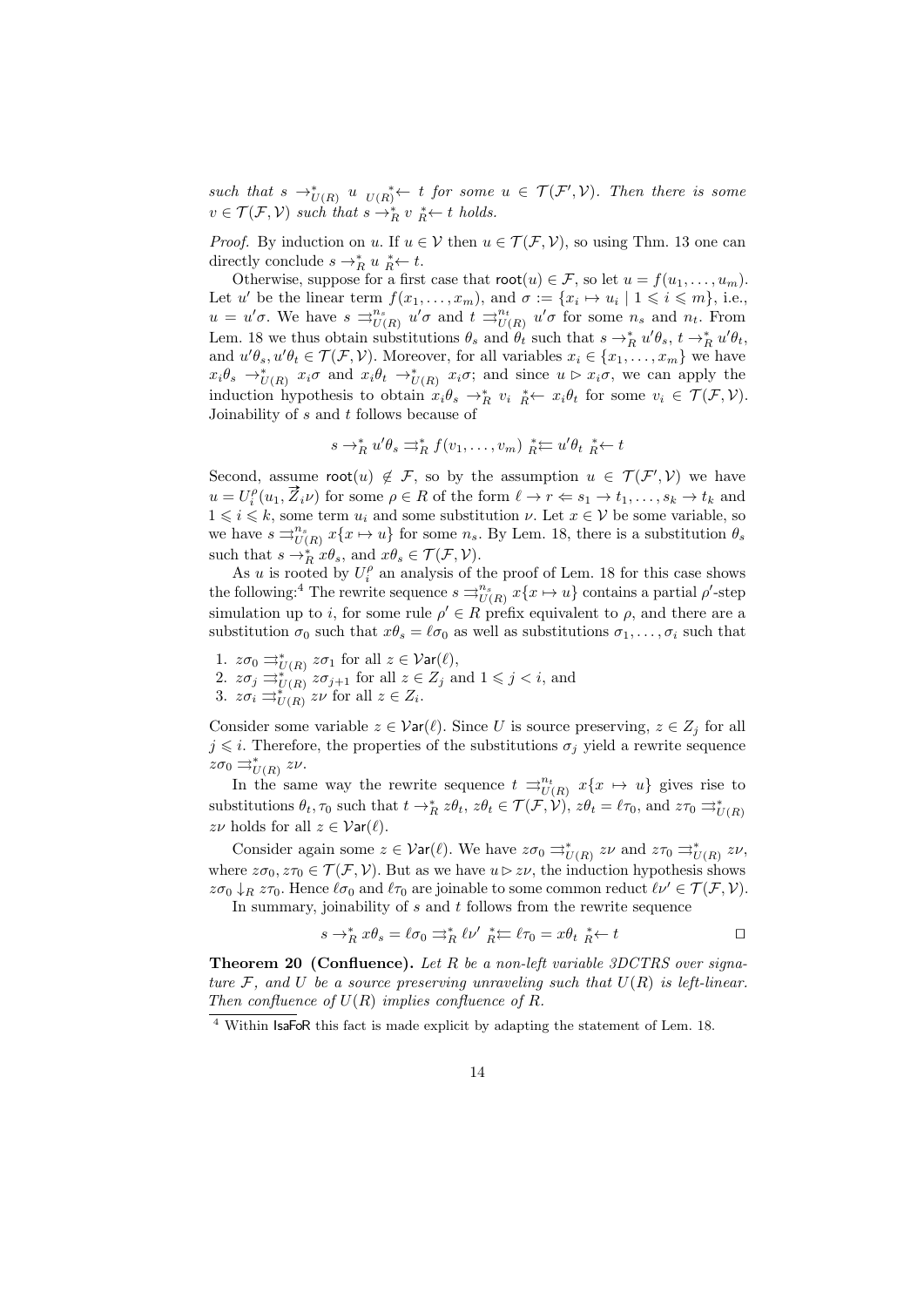*Proof.* Consider a peak  $s \underset{R}{*} \leftarrow u \longrightarrow_R^* t$  with  $u \in \mathcal{T}(\mathcal{F}, \mathcal{V})$ . Then also  $s, t \in \mathcal{T}(\mathcal{F}, \mathcal{V})$ since R has signature F. By completeness of U, we also have  $s \big|_{U(R)}^* \leftarrow u \rightarrow_{U(R)}^* t$ . Confluence of  $U(R)$  yields a join  $s \to_{U(R)}^* v'_{U(R)} \to t$  for some term  $v' \in \mathcal{T}(\mathcal{F}', \mathcal{V})$ . By Lem. 19 there is also a term  $v \in \mathcal{T}(\mathcal{F}, \mathcal{V})$  such that  $s \to_R^* v_R^* \leftarrow t$ . Hence R is confluent on terms in  $\mathcal{T}(\mathcal{F}, \mathcal{V})$ . A further technical renaming suffices to prove confluence on all terms u, where we refer to the formalization for details.  $\square$ 

*Example 21.* The TRS  $R_2 = U_{\text{conf}}(R_1)$  from Ex. 7 is confluent since it is orthogonal. According to Thm. 20,  $R_1$  is thus confluent as well. Due to our formalization, the confluence proof generated by ConCon can be certified by CeTA.

The following example shows that  $U_{\text{conf}}$  is not necessarily an optimal choice when it comes to confluence analysis.

*Example 22.* Consider the CTRS  $R_4$  consisting of rules

$$
\mathsf{a} \to \mathsf{b} \ \Leftarrow \ \mathsf{c} \to x, \ \mathsf{d}_i(x) \to \mathsf{e} \qquad \qquad \mathsf{d}_i(\mathsf{c}) \to \mathsf{e}
$$

for  $i \in \{1, 2\}$ . We obtain the following unraveled TRSs:

$$
U_{\text{conf}}: \quad \mathsf{a} \to U_1(\mathsf{c}) \quad U_1(x) \to U_2^i(\mathsf{d}_i(x), x) \quad U_2^i(\mathsf{e}, x) \to \mathsf{b} \quad \mathsf{d}_i(\mathsf{c}) \to \mathsf{e}
$$
\n
$$
U_{\text{opt}}: \quad \mathsf{a} \to U_1^i(\mathsf{c}) \quad U_1^i(x) \to U_2^i(\mathsf{d}_i(x)) \quad U_2^i(\mathsf{e}) \to \mathsf{b} \quad \mathsf{d}_i(\mathsf{c}) \to \mathsf{e}
$$
\n
$$
U_{\text{seq}}: \quad \mathsf{a} \to U_1^i(\mathsf{c}) \quad U_1^i(x) \to U_2^i(\mathsf{d}_i(x), x) \quad U_2^i(\mathsf{e}, x) \to \mathsf{b} \quad \mathsf{d}_i(\mathsf{c}) \to \mathsf{e}
$$

 $U_{\text{conf}}$  admits the non-joinable peak  $U_2^1(\mathsf{d}_1(x), x) \leftarrow U_1(x) \rightarrow U_2^2(\mathsf{d}_2(x), x)$ , but  $U_{\text{seq}}$  (as well as  $U_{\text{opt}}$ ) is confluent, so  $R_4$  is confluent by Thm. 20.

## 8 Conclusion

We presented a formalization of soundness and completeness results of unravelings. We used these results to certify quasi-reductiveness proofs by AProVE [3] and conditional confluence proofs by ConCon [17]. As a test bench we used all 3DCTRSs from Cops (problems  $1-438$ ) and TPDB  $9.0,5$  duplicates removed. In this way we obtained 85 problems from Cops and 31 problems from TPDB.

AProVE produces termination proofs for 84 input problems, and CeTA could certify these termination proofs for 83 problems. ConCon could prove confluence for 58 problems, and nonconfluence for 28 problems. CeTA could certify 38 confluence proofs. Around 17% of the confluence proofs of ConCon required sharing of  $U$ symbols. All proofs that CeTA could not certify contain some techniques which are not yet formalized. Detailed experimental results are provided on the website.

In summary, we consider our contribution threefold. On the formalization side, we provided to the best of our knowledge the first formalization framework for conditional rewriting and unravelings. Besides basic definitions it comprises the crucial soundness and completeness results for the wide class of standard

 $^5$  See http://cops.uibk.ac.at/ and http://termination-portal.org/wiki/TPDB